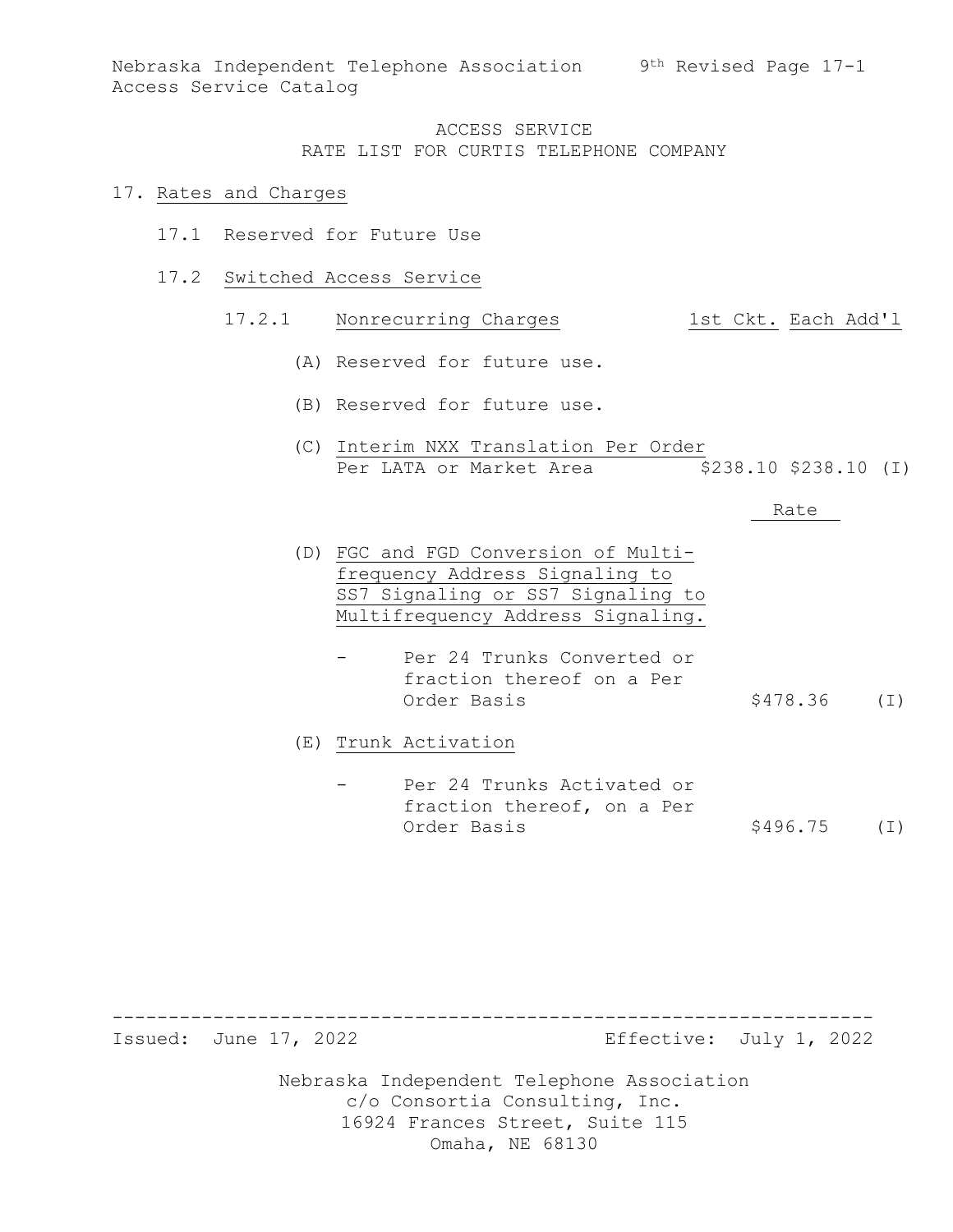Nebraska Independent Telephone Association 12th Revised Page 17-2 Access Service Catalog

#### ACCESS SERVICE

RATE LIST FOR CURTIS TELEPHONE COMPANY

## 17. Rates and Charges

|                       | 17.2.2 Local Transport                     | Rate                    |          |
|-----------------------|--------------------------------------------|-------------------------|----------|
|                       | Direct Trunked Transport                   |                         |          |
|                       | Direct Trunked Facility                    |                         |          |
|                       | Per Mile                                   |                         |          |
|                       | - Voice Grade                              | \$3.02                  | $(\bot)$ |
|                       | - High Capacity DS1                        | \$14.17                 | $(\bot)$ |
|                       | - High Capacity DS3                        | \$123.44                | (I)      |
|                       | Direct Trunked Termination                 |                         |          |
|                       | Per Termination                            |                         |          |
|                       | - Voice Grade                              | \$30.38                 | ( I )    |
|                       | - High Capacity DS1                        | \$73.51                 | $(\bot)$ |
|                       | - High Capacity DS3                        | \$472.07                | $(\bot)$ |
|                       | Multiplexing                               |                         |          |
|                       | Per Arrangement                            |                         |          |
|                       | DS3 to DS1                                 | \$430.74                | $(\bot)$ |
|                       | DS1 to Voice                               | \$166.29                | $(\bot)$ |
|                       | Tandem Switched Transport                  |                         |          |
|                       | (Applies to Non-Toll Free)                 |                         |          |
|                       | Tandem Switched Facility                   |                         |          |
|                       | Per Access Minute Per Mile                 |                         |          |
|                       | Originating                                | \$0.00073718            |          |
|                       | Terminating                                | \$0.000435              | (I)      |
|                       | Tandem Switched Termination                |                         |          |
|                       | Per Access Minute Per Term.                |                         |          |
|                       | Originating                                | \$0.01023062            |          |
|                       | Terminating                                | \$0.002261              | (I)      |
|                       | Tandem Switching                           |                         |          |
|                       | Per Access Minute Per Tandem               |                         |          |
|                       | Originating                                | \$0.005476              |          |
|                       | Terminating                                | \$0.005705              | $(\bot)$ |
|                       | Network Blocking Per Blocked Call          |                         |          |
|                       | Applies to FGD only<br>_______________     | \$0.0166                | $(\bot)$ |
| Issued: June 17, 2022 |                                            | Effective: July 1, 2022 |          |
|                       | Nebraska Independent Telephone Association |                         |          |
|                       | c/o Consortia Consulting, Inc.             |                         |          |
|                       | 16924 Frances Street, Suite 115            |                         |          |
|                       | Omaha, NE 68130                            |                         |          |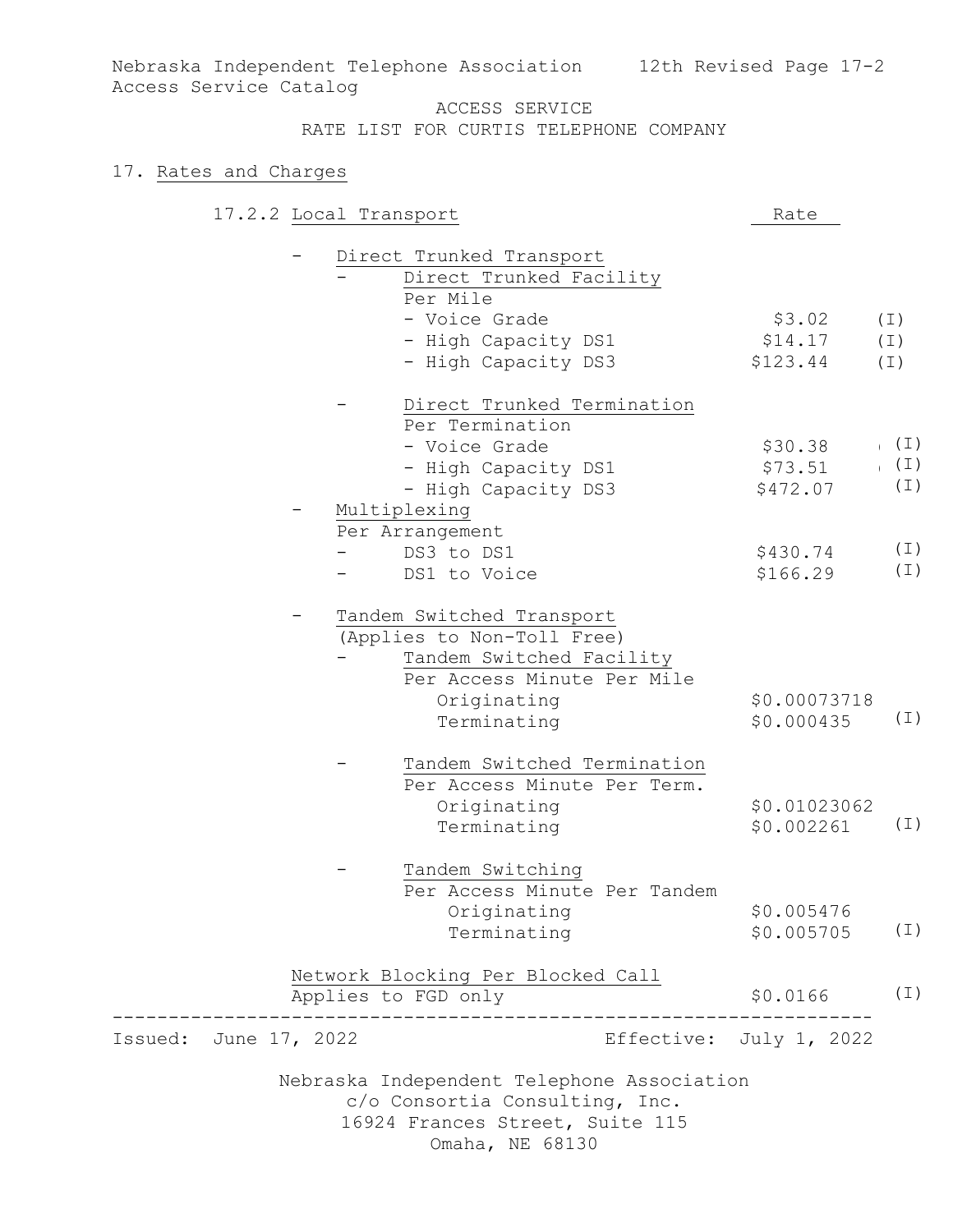Nebraska Independent Telephone Association 9th Revised Page 17-3 Access Service Catalog

## ACCESS SERVICE RATE LIST FOR CURTIS TELEPHONE COMPANY

#### 17. Rates and Charges (Cont'd.)

- 17.2 Switched Access Service (Cont'd.)
	- 17.2.2 Local Transport (Cont'd.)

### (A) Common Channel Signaling Network Connection\*

|     | (1) | Signaling Network Access Link                      | Rate     |          |
|-----|-----|----------------------------------------------------|----------|----------|
|     |     | - Signaling Mileage<br>Facility Per Mile           | \$4.08   | $(\bot)$ |
|     |     | - Signaling Mileage Termination<br>per Termination | \$40.88  | $(\bot)$ |
|     | (2) | STP Port<br>- per Port                             | \$403.46 | ( I )    |
| (B) | 800 | Data Base Access Service Queries                   |          |          |

| Per Query |                    |  |                |  |
|-----------|--------------------|--|----------------|--|
|           | - Basic            |  | \$0.002224 (R) |  |
|           | - Vertical Feature |  | \$0.002224 (R) |  |

\*Available where technically feasible, as designated in NECA Tariff FCC No. 4, Wire Center Information.

Nebraska Independent Telephone Association c/o Consortia Consulting, Inc. ----------------------------------------------------------------------- Effective: July 1, 2022

16924 Frances Street, Suite 115 Omaha, NE 68130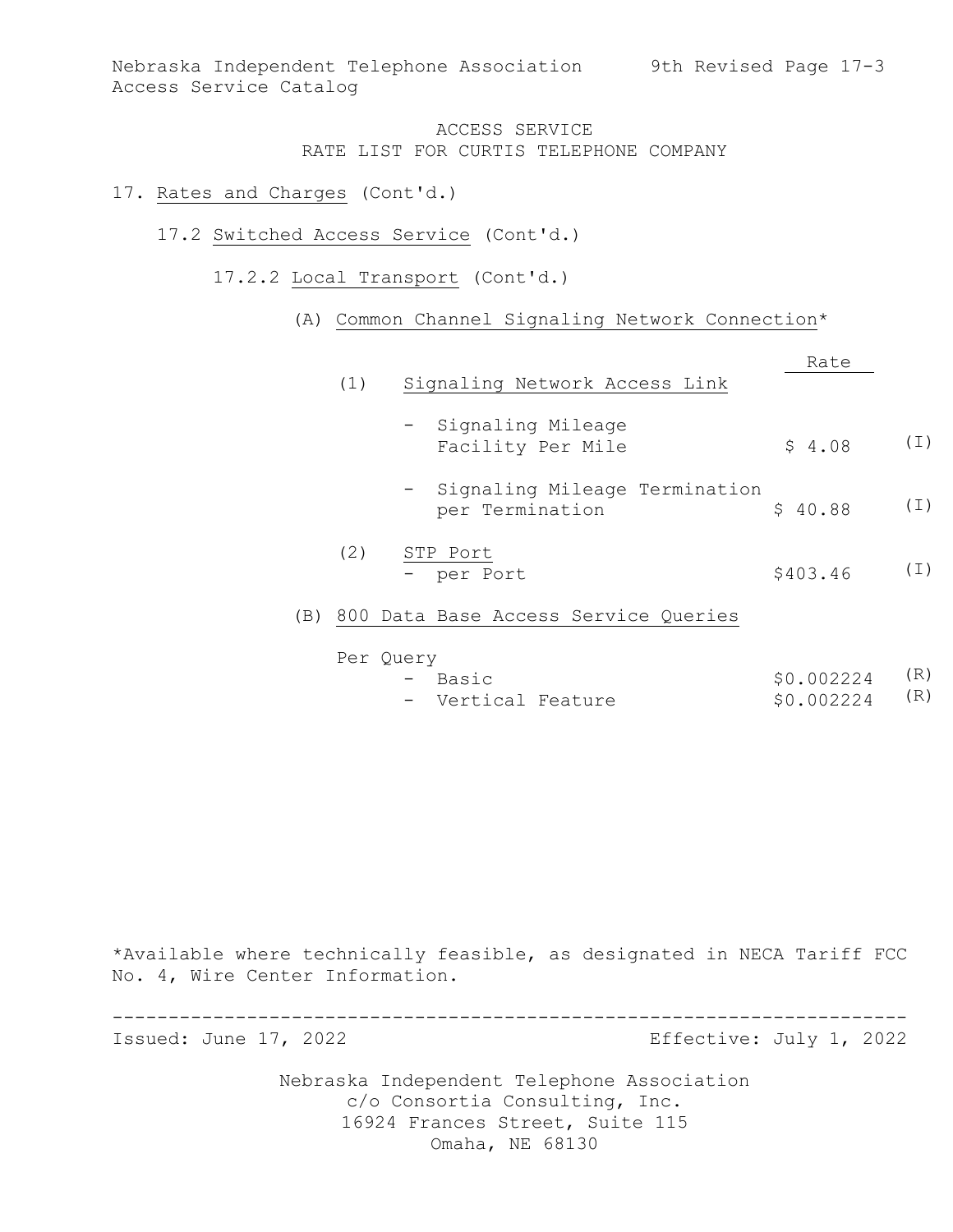| Access Service Catalog          | Nebraska Independent Telephone Association                                                                                         | 11 <sup>th</sup> Revised Page 17-4 |  |
|---------------------------------|------------------------------------------------------------------------------------------------------------------------------------|------------------------------------|--|
|                                 | ACCESS SERVICE<br>RATE LIST FOR CURTIS TELEPHONE COMPANY                                                                           |                                    |  |
| 17. Rates and Charges (Cont'd.) |                                                                                                                                    |                                    |  |
| 17.2.3 End Office               | 17.2 Switched Access Service (Cont'd.)                                                                                             |                                    |  |
|                                 | (A) Local Switching<br>Per Access Minute                                                                                           | Rate                               |  |
|                                 | (Applies to Non-Toll Free)<br>Originating<br>Terminating                                                                           | \$0.03214875<br>\$0.000000         |  |
|                                 | (Applies to Toll Free)<br>Originating<br>Terminating                                                                               | (R)<br>\$0.019194<br>\$0.000000    |  |
|                                 | (B) Information Surcharge<br>-Per 100 Access Minutes                                                                               |                                    |  |
|                                 | (Applies to Non-Toll Free)<br>Originating<br>Terminating                                                                           | \$0.02162500<br>\$0.000000         |  |
|                                 | (Applies to Toll Free)<br>Originating<br>Terminating                                                                               | (I)<br>\$0.0264<br>\$0.000000      |  |
|                                 | 17.2.4 Reserved for future use.                                                                                                    |                                    |  |
|                                 | 17.2.5 Directory Assistance Service                                                                                                | Rate                               |  |
|                                 | (A) Directory Assistance Service                                                                                                   |                                    |  |
|                                 | A Directory Assistance Service<br>Charge applies for each call to<br>Directory Assistance Service.<br>(B) Reserved for future use. | \$1.26                             |  |
|                                 |                                                                                                                                    |                                    |  |
| Issued: June 17, 2022           |                                                                                                                                    | Effective: July 1, 2022            |  |
|                                 | Nebraska Independent Telephone Association<br>c/o Consortia Consulting, Inc.<br>16924 Frances Street, Suite 115                    |                                    |  |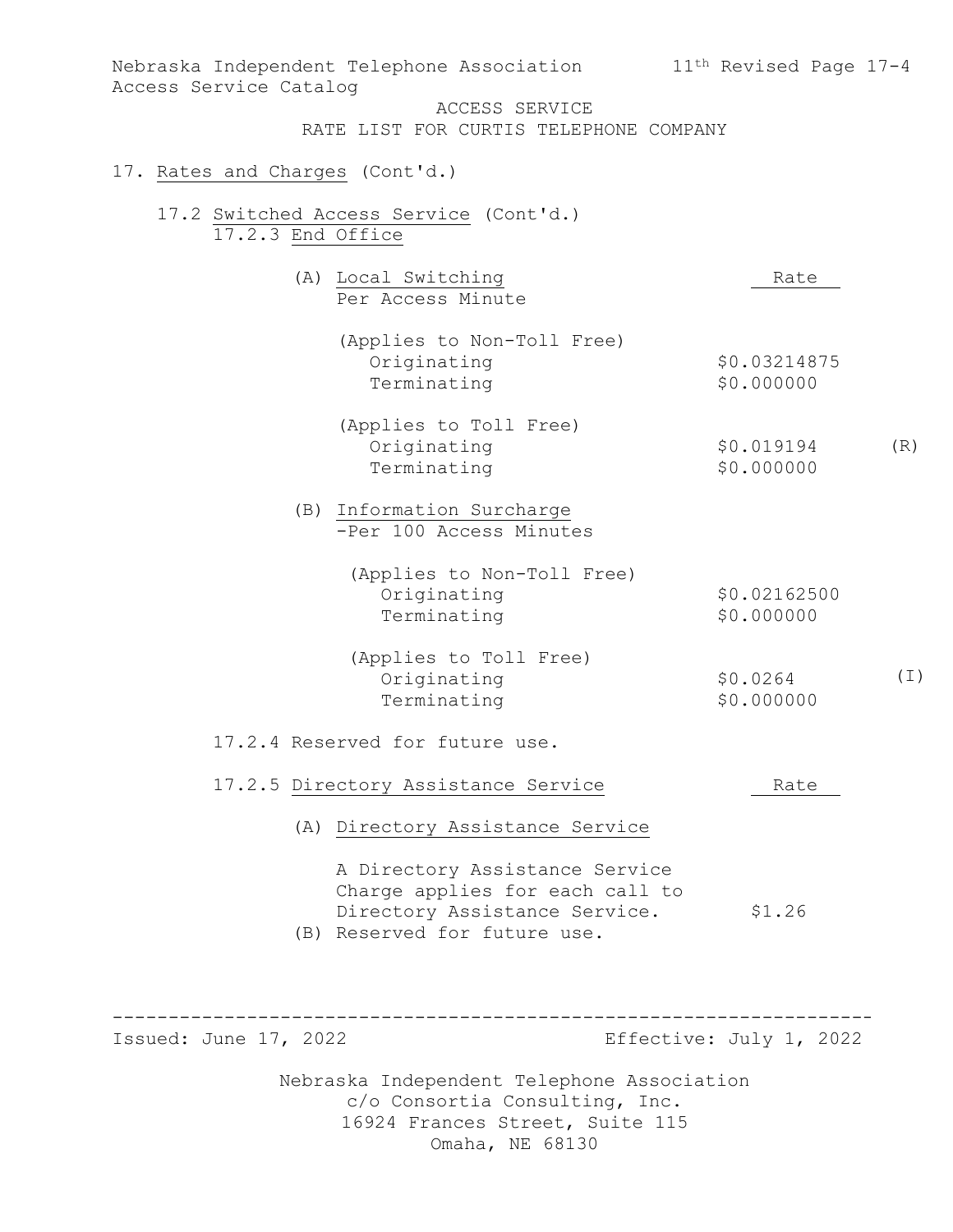## 17. Rates and Charges (Cont'd.)

### 17.2 Switched Access Service (Cont'd.)

- 17.2.5 Directory Assistance Service (Cont'd.)
	- (C) Credit Allowance for Uncompleted Rate DA Calls

In addition to the credit allowance for Directory Assistance Service Call as set forth in 9.4.8(A) of NECA TARIFF F.C.C. NO. 5, there is also a credit allowance for the Switched Access Service portion in the originating LATA of such DA call. The credit will be as set forth following:

- (1) Reserved for future use.
- (2) Credit per call when FGA or FGB Switched Access Service is billed using per minute rates \$0.082375
- (3) Credit per call when FGC or FGD Switched Access Service is billed using per minute rates \$0.082375

17.2.7 Reserved for future use.

----------------------------------------------------------------------- Effective: September 1, 1999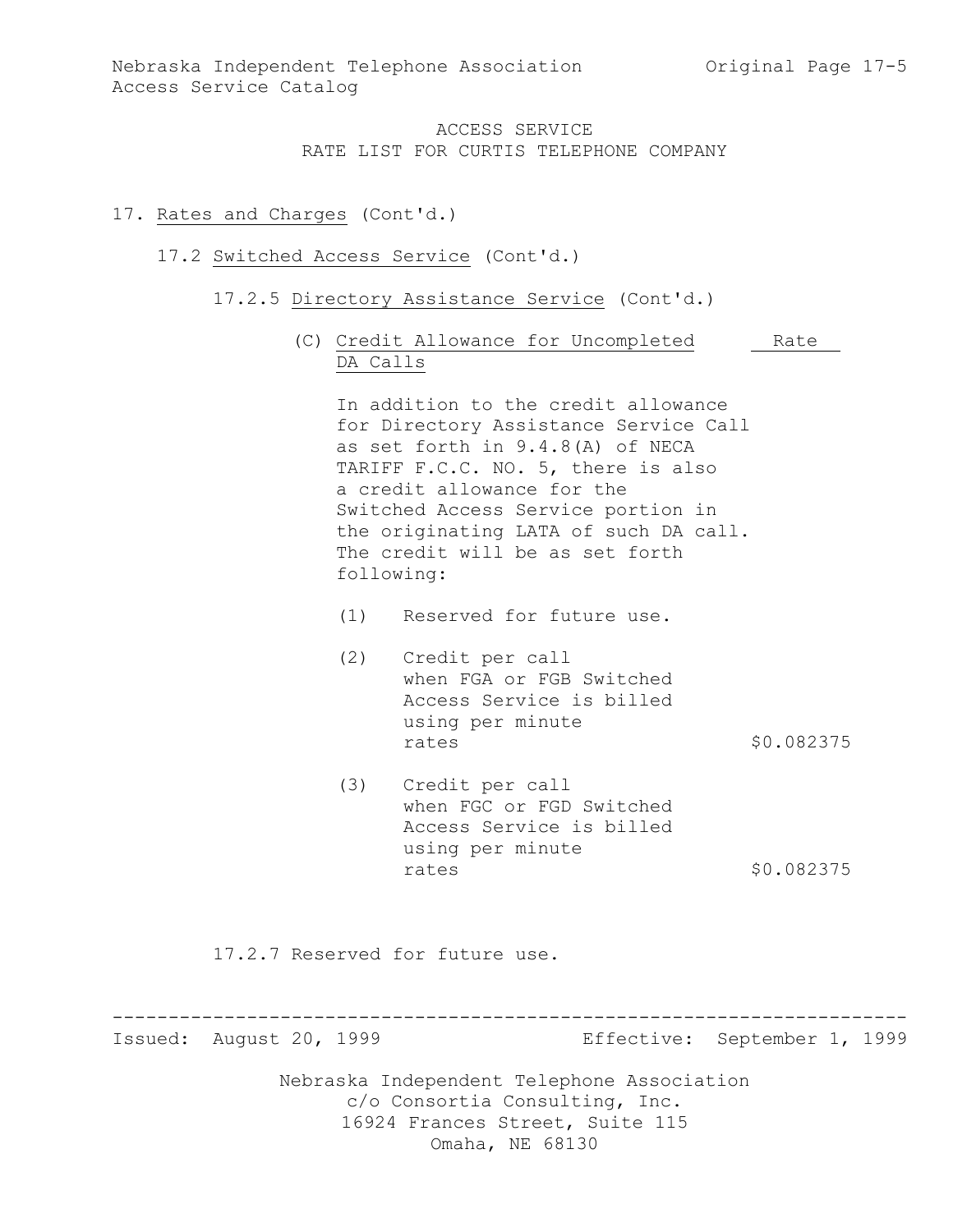Nebraska Independent Telephone Association and Original Page 17-6 Access Service Catalog

ACCESS SERVICE RATE LIST FOR CURTIS TELEPHONE COMPANY

## 17. Rates and Charges (Cont'd.)

# 17.3 Special Access Service

|                         | 17.3.1 Reserved for future use.<br>17.3.2 Reserved for future use.<br>17.3.3 Reserved for future use.           |                                       |                |                                               |
|-------------------------|-----------------------------------------------------------------------------------------------------------------|---------------------------------------|----------------|-----------------------------------------------|
|                         | 17.3.4 Voice Grade Service                                                                                      |                                       |                |                                               |
|                         | Regulations for Voice Grade Service are set forth in<br>NECA TARIFF F.C.C. NO. 5, Section 7.6.                  |                                       | NRC*           |                                               |
|                         | (A) Channel Termination                                                                                         |                                       | Rate Ckt. Ckt. | Monthly 1st Each Add'l.<br>Per<br>Termination |
|                         | -Two-wire<br>-Four-wire                                                                                         | $$22.36$ $$78.05$ $$78.05$<br>\$32.21 |                | \$78.05 \$78.05                               |
|                         | (B) Channel Mileage                                                                                             |                                       |                | Monthly<br>Rate                               |
|                         | (1) Channel Mileage Facility<br>Per Mile<br>(2) Channel Mileage Termination                                     |                                       |                | \$1.61                                        |
|                         | Per Termination                                                                                                 |                                       |                | \$29.88                                       |
|                         | (C) Optional Features and Functions                                                                             |                                       |                |                                               |
|                         | (1) Bridging<br>(a) Voice Bridging Per Port<br>-Two-Wire<br>-Four-Wire                                          |                                       |                | \$4.75<br>\$4.75                              |
|                         | (b) Data Bridging Per Port<br>-Two-Wire<br>-Four-Wire                                                           |                                       |                | \$4.75<br>\$4.75                              |
|                         | *NRC is an abbreviation for nonrecurring charge                                                                 |                                       |                |                                               |
| Issued: August 20, 1999 |                                                                                                                 |                                       |                | Effective: September 1, 1999                  |
|                         | Nebraska Independent Telephone Association<br>c/o Consortia Consulting, Inc.<br>16924 Frances Street, Suite 115 |                                       |                |                                               |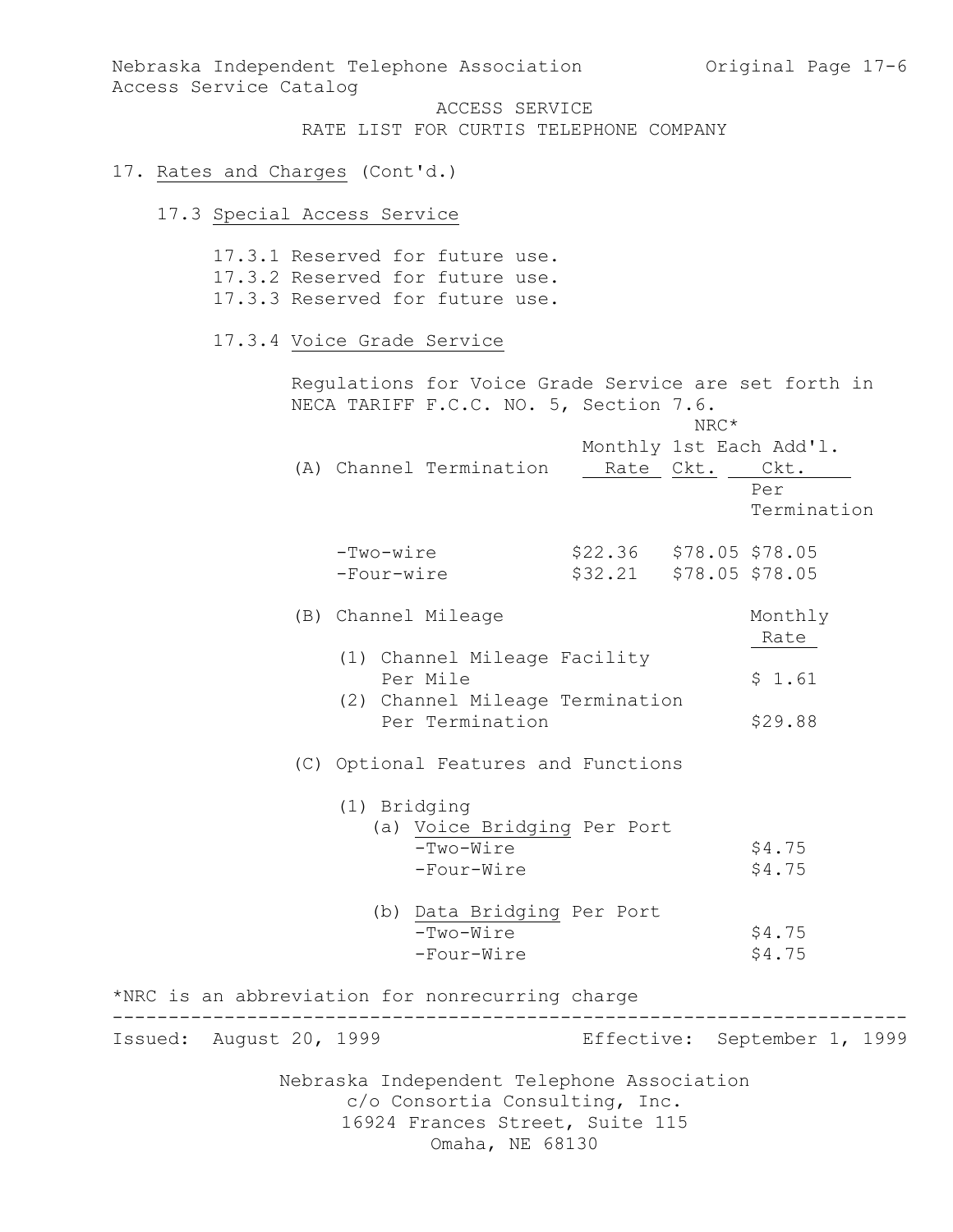### 17. Rates and Charges (Cont'd.)

- 17.3 Special Access Service (Cont'd.)
	- 17.3.4 Voice Grade Service (Cont'd.)
		- (1) Bridging (Cont'd.)
			- (C) Optional Features and Functions (Cont'd.)

|                                                                                                     | Monthly<br>Rate |
|-----------------------------------------------------------------------------------------------------|-----------------|
| (c) Reserved for future use.                                                                        |                 |
| (d) Reserved for future use.                                                                        |                 |
| (e) Telemetry and Alarm Bridging<br>Active Bridging Channel<br>Connections<br>Per Channel Connected |                 |
| -Split Band                                                                                         | \$8.89          |
| -Summation                                                                                          | \$3.47          |
| Passive Bridging Channel<br>Connections<br>Per Channel Connected                                    | \$0.24          |

Nebraska Independent Telephone Association c/o Consortia Consulting, Inc. 16924 Frances Street, Suite 115 ----------------------------------------------------------------------- Effective: September 1, 1999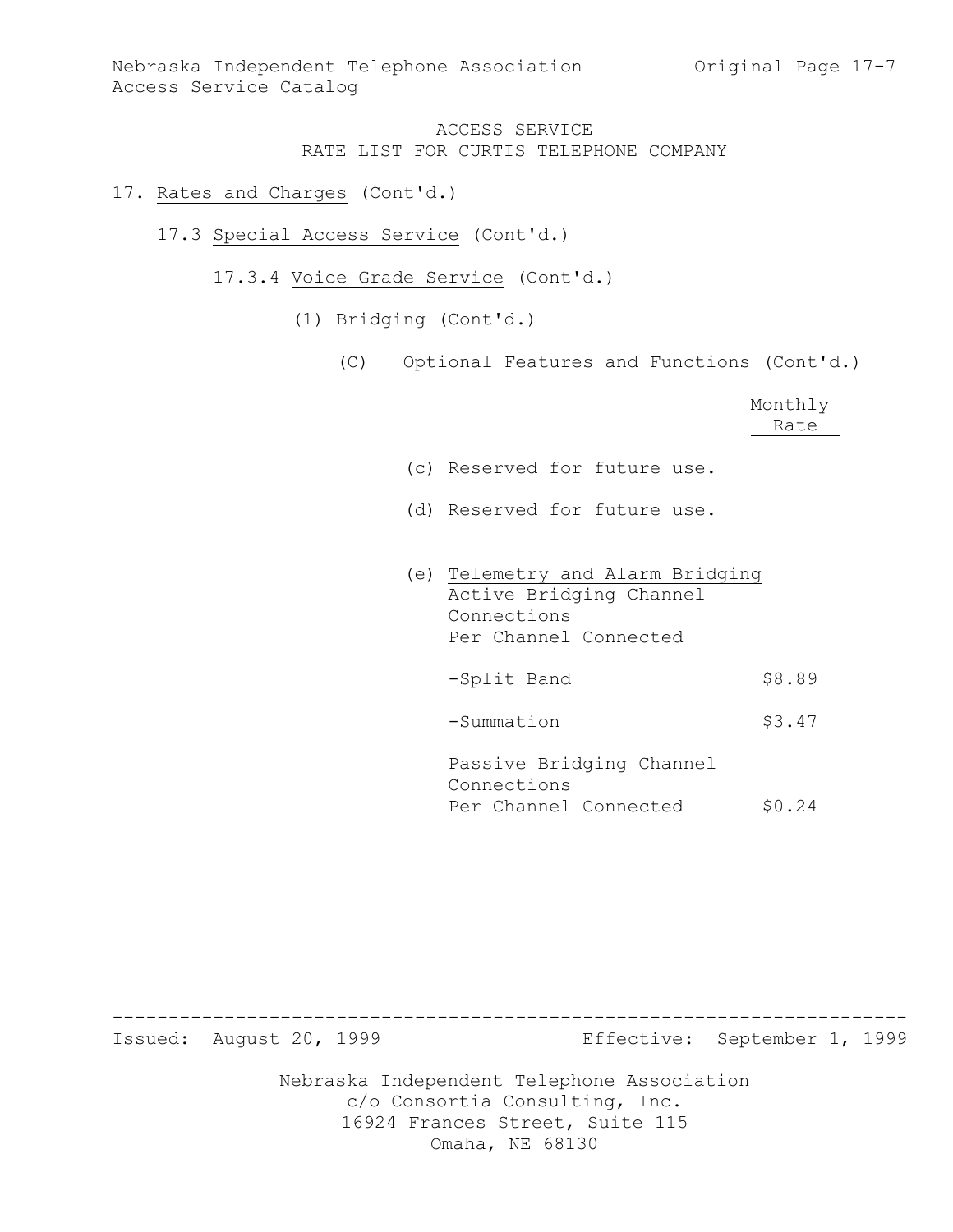#### 17. Rates and Charges (Cont'd.)

#### 17.3 Special Access Service (Cont'd.)

17.3.4 Voice Grade Service (Cont'd.)

|     | VOICC OIGGC DCIVICC<br>$\sqrt{2}$<br>(C) Optional Features and<br>Functions (Cont'd.) | Monthly<br>Rate  |
|-----|---------------------------------------------------------------------------------------|------------------|
| (2) | Conditioning Per Termination                                                          |                  |
|     | - C-Type                                                                              | \$5.69           |
|     | Data Capability                                                                       | \$3.94           |
| (3) | Improved Return Loss for<br>Transmission<br>Per Termination                           |                  |
|     | - Two-Wire<br>- Four-Wire                                                             | \$7.15<br>\$7.15 |
| (4) | Customer Specified Receive<br>Level Per Two-Wire Termination \$ 3.44                  |                  |
| (5) | Reserved for future use.                                                              |                  |
| (6) | Signaling Capability<br>Per Termination                                               | \$11.73          |

Nebraska Independent Telephone Association c/o Consortia Consulting, Inc. 16924 Frances Street, Suite 115 Omaha, NE 68130 ----------------------------------------------------------------------- Effective: September 1, 1999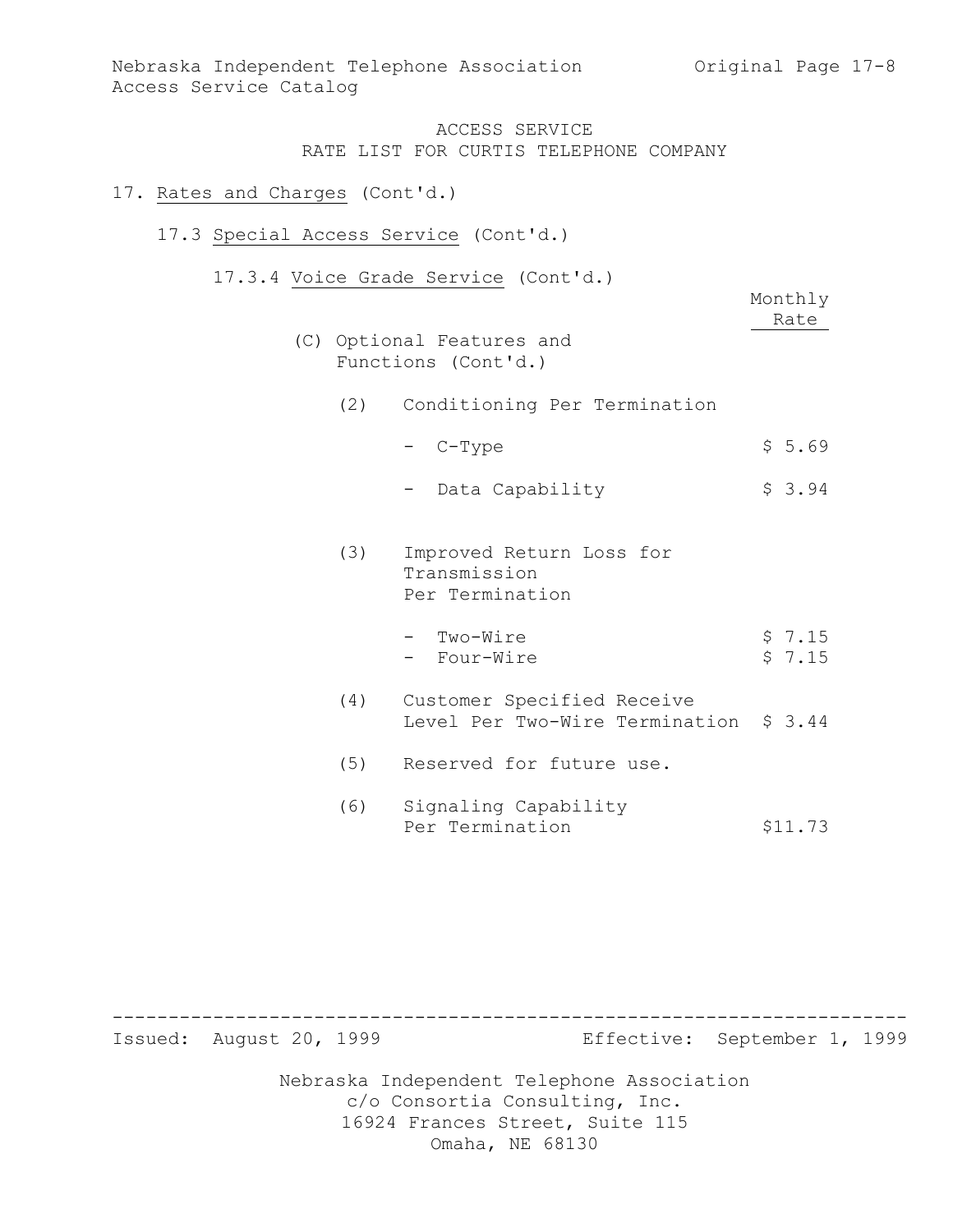#### 17. Rates and Charges (Cont'd.)

- 17.3 Special Access Service (Cont'd.)
	- 17.3.4 Voice Grade Service (Cont'd.)

Monthly Rate

- (C) Optional Features and Functions (Cont'd.)
	- (7) Selective Signaling Arrangement<br>Per Arrangement \$6.38 Per Arrangement
	- (8) Transfer Arrangement (key activated or dial-up\*)
		- Per four port arrangement including control channel termination\*\* \$3.01
		- Per five port arrangement including control channel termination\*\* \$6.85
	- (9) Public Packet Switching Network (PPSN) Interface Arrangement Per Arrangement ICB

NOTE: ICB rates and charges shall be filed in 17.3.9.

\*The dial-up option requires the customer to purchase the Controller Arrangement, which is described in NECA TARIFF F.C.C. NO. 5, Section 13.3.4. \*\*An additional Channel Termination charge will apply whenever a spare channel is configured as a leg to the customer designated premises. Additional channel mileage charges will also apply when the transfer arrangement is not located in the customer designated premises serving wire center.

----------------------------------------------------------------------- Effective: September 1, 1999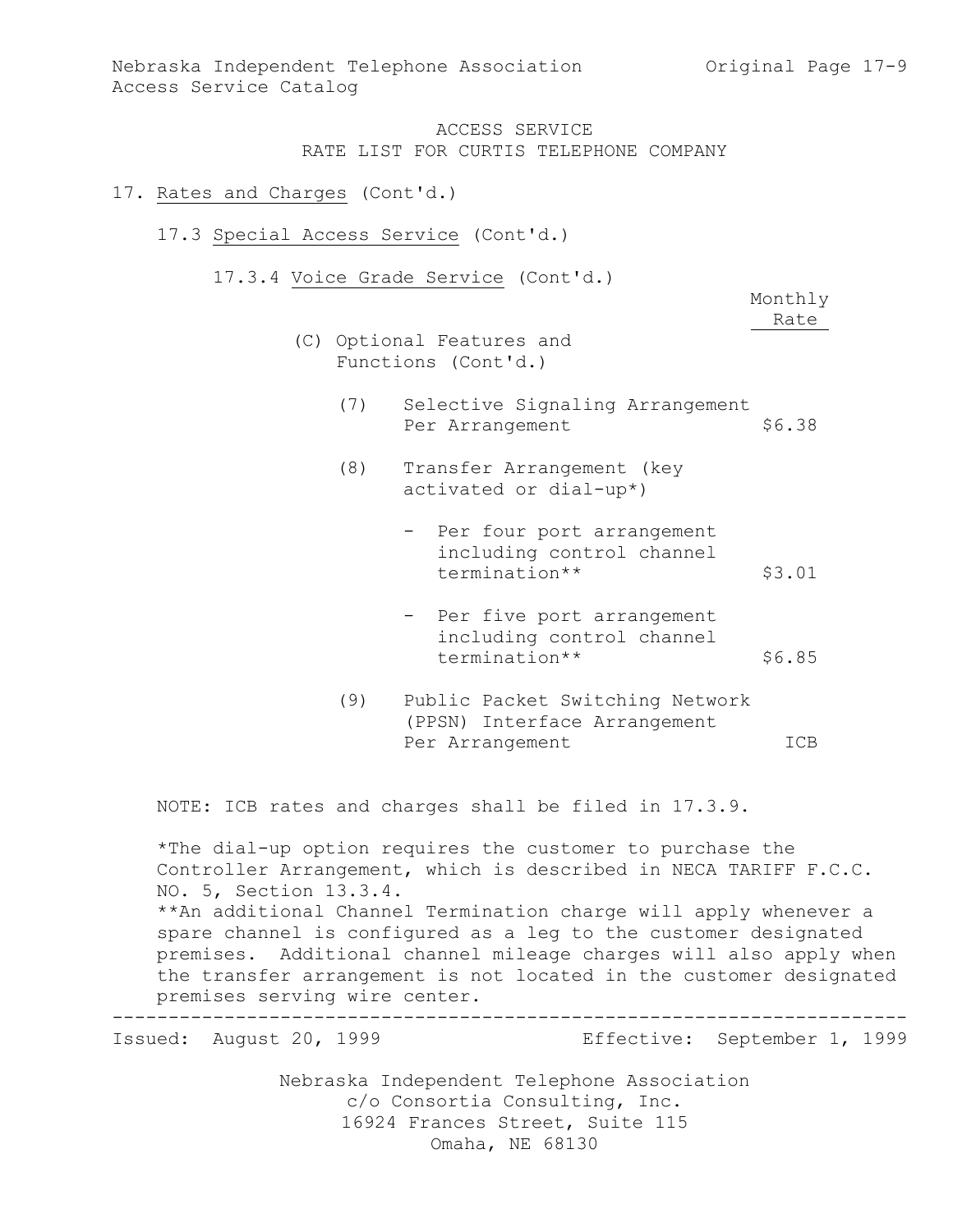Nebraska Independent Telephone Association (Original Page 17-10) Access Service Catalog

ACCESS SERVICE RATE LIST FOR CURTIS TELEPHONE COMPANY

- 17. Rates and Charges (Cont'd.) 17.3 Special Access Service (Cont'd.)
	- 17.3.5 Program Audio Service\*

Regulations concerning Program Audio Service are set forth in Section 7.7 of NECA TARIFF F.C.C. NO. 5.

|                             |     |                                                                                                                                    | Rate                                | Monthly Nonrecurring<br>Charge               |
|-----------------------------|-----|------------------------------------------------------------------------------------------------------------------------------------|-------------------------------------|----------------------------------------------|
|                             |     | Termination<br>Per Termination                                                                                                     | (A)                                 | Channel                                      |
|                             |     | $-200$ to $3500$ Hz<br>$-100$ to 5000 Hz<br>$-50$ to 8000 Hz<br>$-50$ to 15000 Hz                                                  | \$41.60<br>44.82<br>44.82           | \$189.00<br>189.00<br>44.82 189.00<br>189.00 |
|                             |     | (B) Channel Mileage                                                                                                                |                                     |                                              |
|                             | (1) | Channel Mileage Facility<br>Per Mile                                                                                               |                                     |                                              |
|                             |     | $-200$ to $3500$ Hz<br>$-100$ to 5000 Hz<br>- 50 to 8000 Hz<br>- 50 to 15000 Hz                                                    | \$3.46<br>6.91<br>10.37<br>13.84    |                                              |
|                             | (2) | Channel Mileage<br>Termination<br>Per Termination                                                                                  |                                     |                                              |
|                             |     | $-200$ to $3500$ Hz<br>$-100$ to 5000 Hz<br>- 50 to 8000 Hz<br>50 to 15000 Hz                                                      | \$31.27<br>62.54<br>93.81<br>125.08 |                                              |
| $^\star$<br>monthly charge. |     | Daily Rates are 1/10th of the monthly rates, up to a maximum of the                                                                |                                     |                                              |
| Issued: August 20, 1999     |     |                                                                                                                                    |                                     | Effective: September 1, 1999                 |
|                             |     | Nebraska Independent Telephone Association<br>c/o Consortia Consulting, Inc.<br>16924 Frances Street, Suite 115<br>Omaha, NE 68130 |                                     |                                              |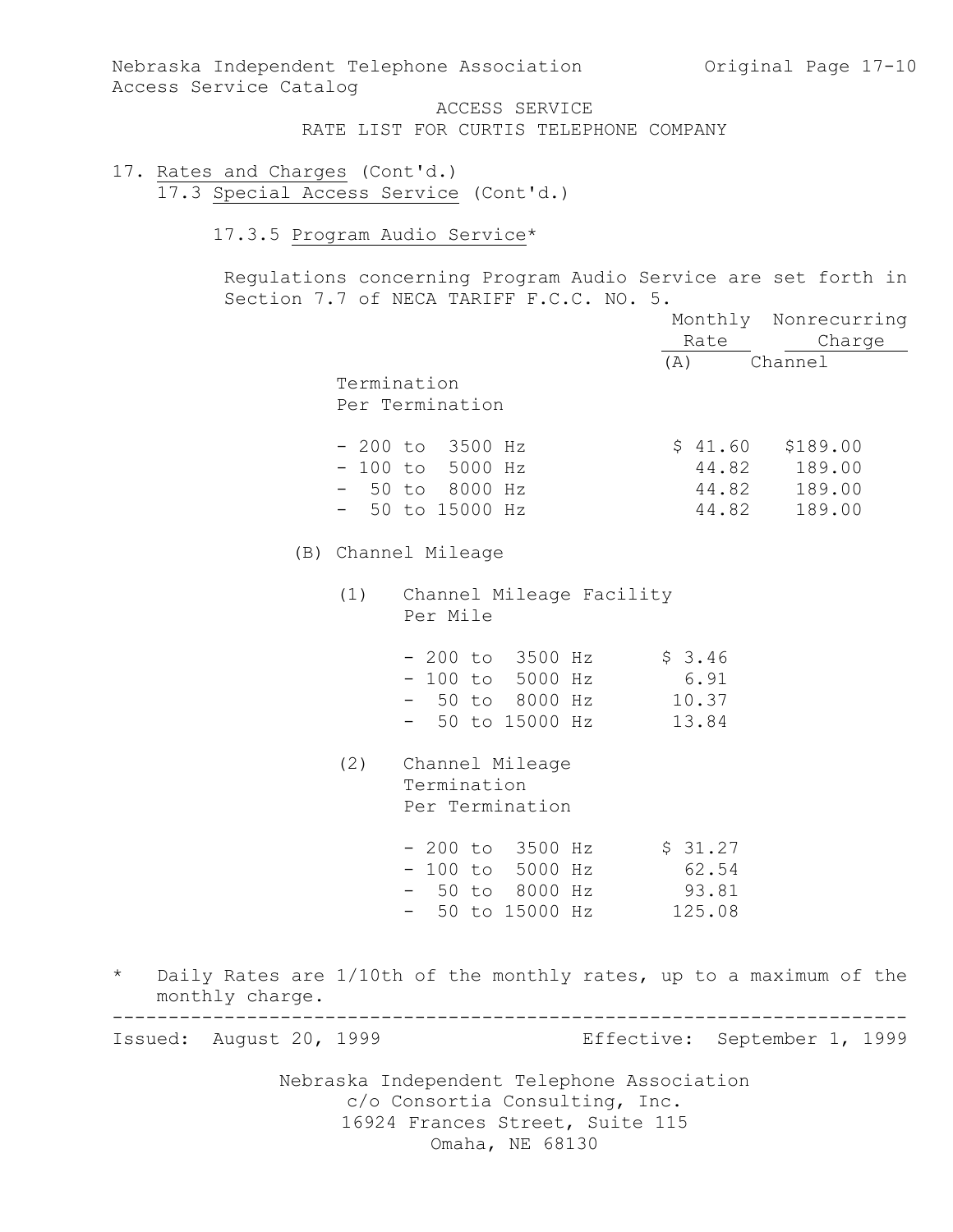### 17. Rates and Charges (Cont'd.)

### 17.3 Special Access Service (Cont'd.)

17.3.5 Program Audio Service\* (Cont'd.)

|     |                                              | Monthly<br>Rate |
|-----|----------------------------------------------|-----------------|
|     | (C) Optional Features and Functions          |                 |
| (1) | Bridging, Distribution<br>Amplifier Per Port | \$19.19         |
| (2) | Gain Conditioning<br>Per Service             | \$11.23         |
| (3) | Stereo<br>Per Service                        | \$18.24         |

17.3.6 Reserved for future use.

\* Daily Rates are 1/10th of the monthly rates, up to a maximum of the monthly charge. -----------------------------------------------------------------------

Effective: September 1, 1999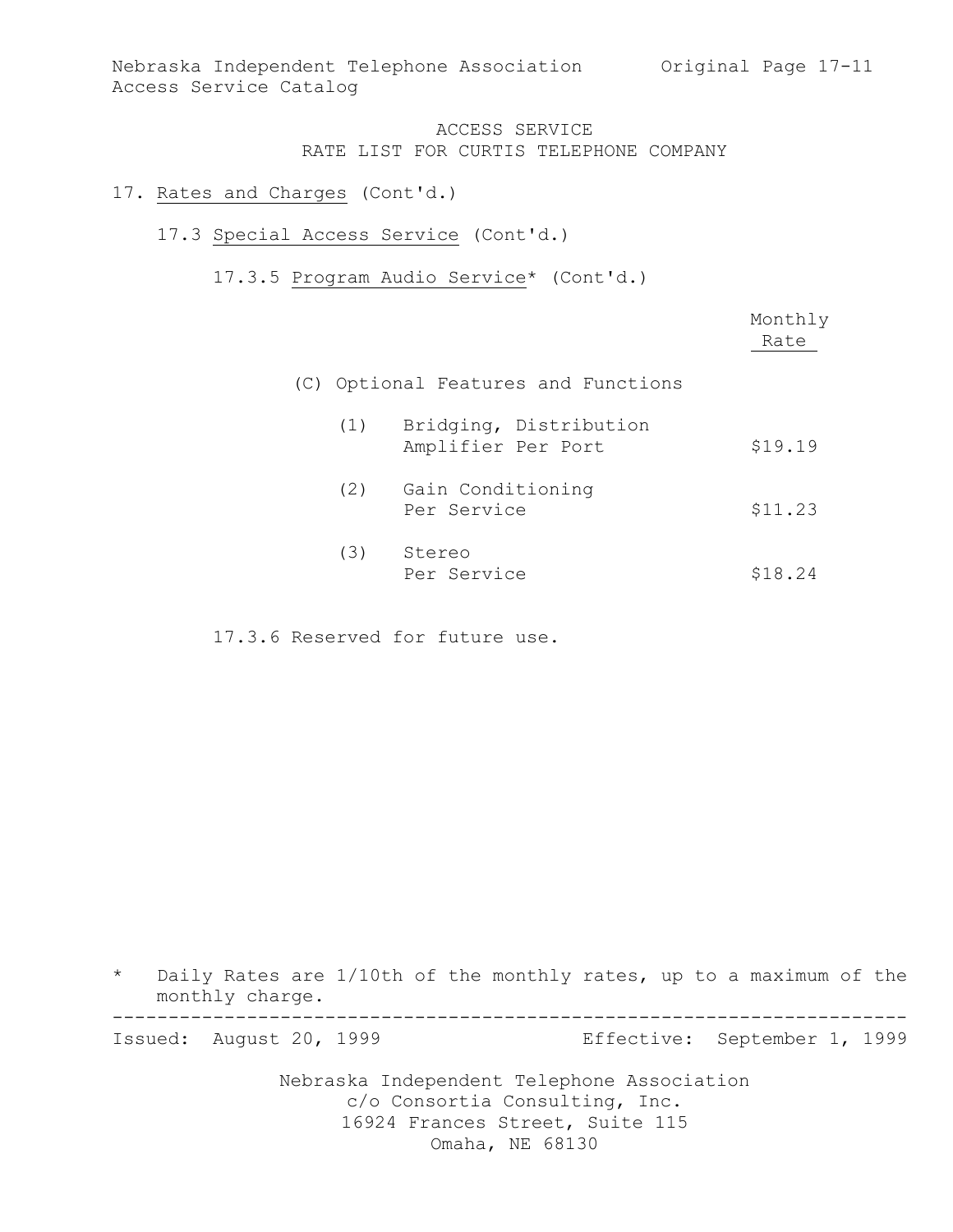Nebraska Independent Telephone Association c/o Consortia Consulting, Inc. 16924 Frances Street, Suite 115 Omaha, NE 68130 Nebraska Independent Telephone Association (Original Page 17-12) Access Service Catalog ACCESS SERVICE RATE LIST FOR CURTIS TELEPHONE COMPANY 17. Rates and Charges (Cont'd.) 17.3 Special Access Service (Cont'd.) 17.3.7 Digital Data Service Regulations concerning Digital Data Service are set forth in NECA TARIFF F.C.C. NO. 5, Section 7.9. Monthly Nonrecurring Charges Rate 1st Ckt. Each Add'l (A) Channel Termination Per Termination - 2.4 kbps \$55.73 \$241.00 \$241.00 - 4.8 kbps 55.73 241.00 241.00 - 9.6 kbps 55.73 241.00 241.00 - 56.0 kbps 55.73 241.00 241.00 - 64.0 kbps 55.73 241.00 241.00 (B) Channel Mileage (1) Channel Mileage Facility Per Mile - 2.4 kbps \$ 3.00 - 4.8 kbps 3.00 - 9.6 kbps 3.00 - 56.0 kbps 6.01 - 64.0 kbps 6.01 (2) Channel Mileage Termination Per Termination - 2.4 kbps \$21.78 - 4.8 kbps 21.78 - 9.6 kbps 21.78 - 56.0 kbps 43.57 - 64.0 kbps 43.57 Monthly (C) Optional Features and Functions 1974 Rate (1) Bridging Per Port \$4.75 ----------------------------------------------------------------------- Effective: September 1, 1999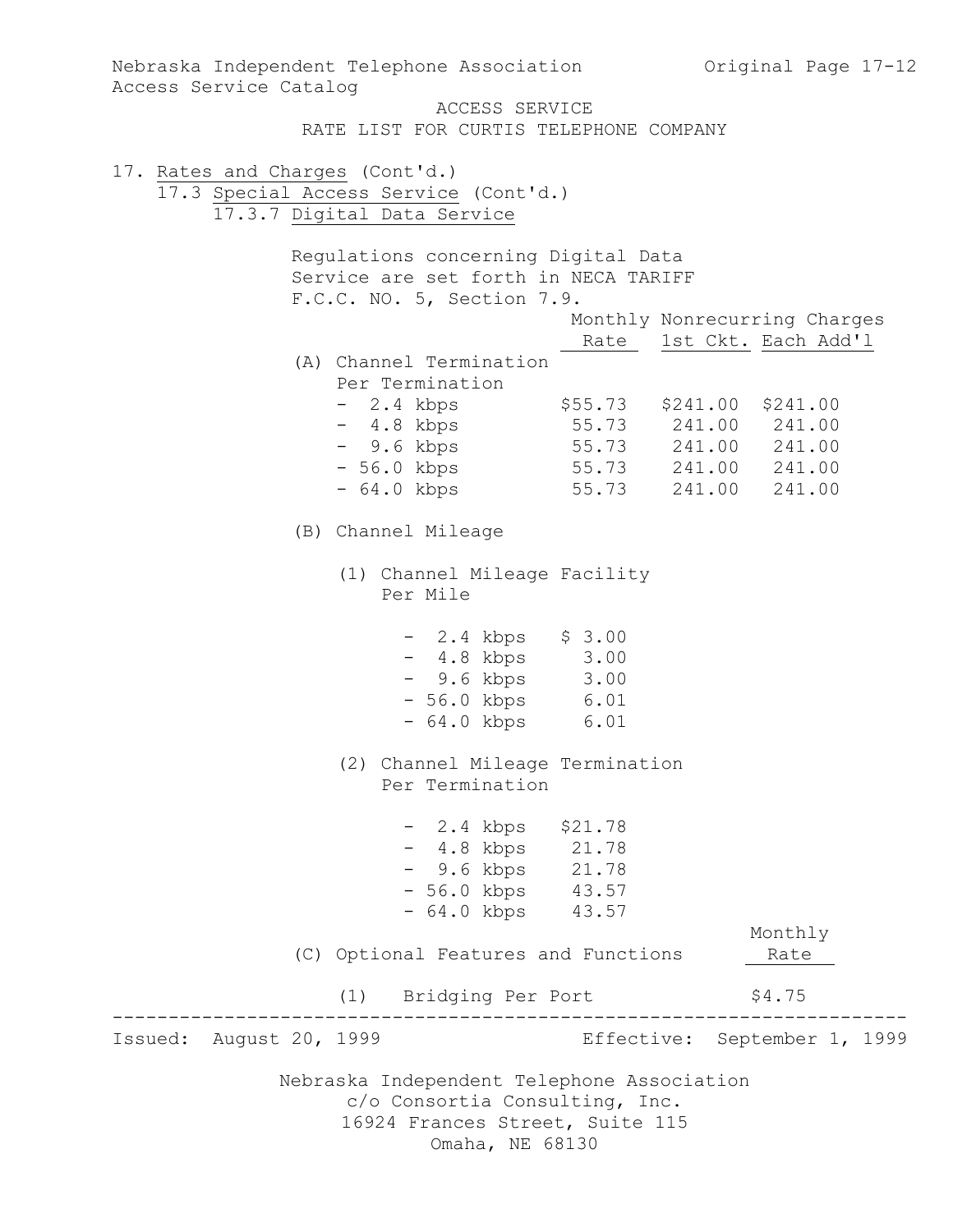Nebraska Independent Telephone Association Original Page 17-13 Access Service Catalog

> ACCESS SERVICE RATE LIST FOR CURTIS TELEPHONE COMPANY

#### 17. Rates and Charges (Cont'd.)

- 17.3 Special Access Service (Cont'd.)
	- 17.3.7 Digital Data Service (Cont'd.)

Monthly

- (C) Optional Features and Functions Rate (Cont'd.)
	- (2) Loop Transfer Arrangement \$5.97 Per Four Key Arrangement\*
	- (3) Public Packet Switching Network Interface Arrangement
		- Per 9.6 kbps arrangement ICB - Per 56.0 kbps arrangement ICB

| (D) Term Discounts |           |                             | Percentage |
|--------------------|-----------|-----------------------------|------------|
|                    |           | 56.0 and 64.0 Kbps Services |            |
|                    | 36 months |                             | 10%        |
|                    | 60 months |                             | 20%        |

\* An additional Channel Termination charge will apply whenever a spare channel is configured as a leg to the customer designated premises. Additional Channel Mileage charges will also apply when the transfer arrangement is not located in the customer designated premises serving wire center.

ICB rates and charges are filed in 17.3.9 following.

----------------------------------------------------------------------- Effective: September 1, 1999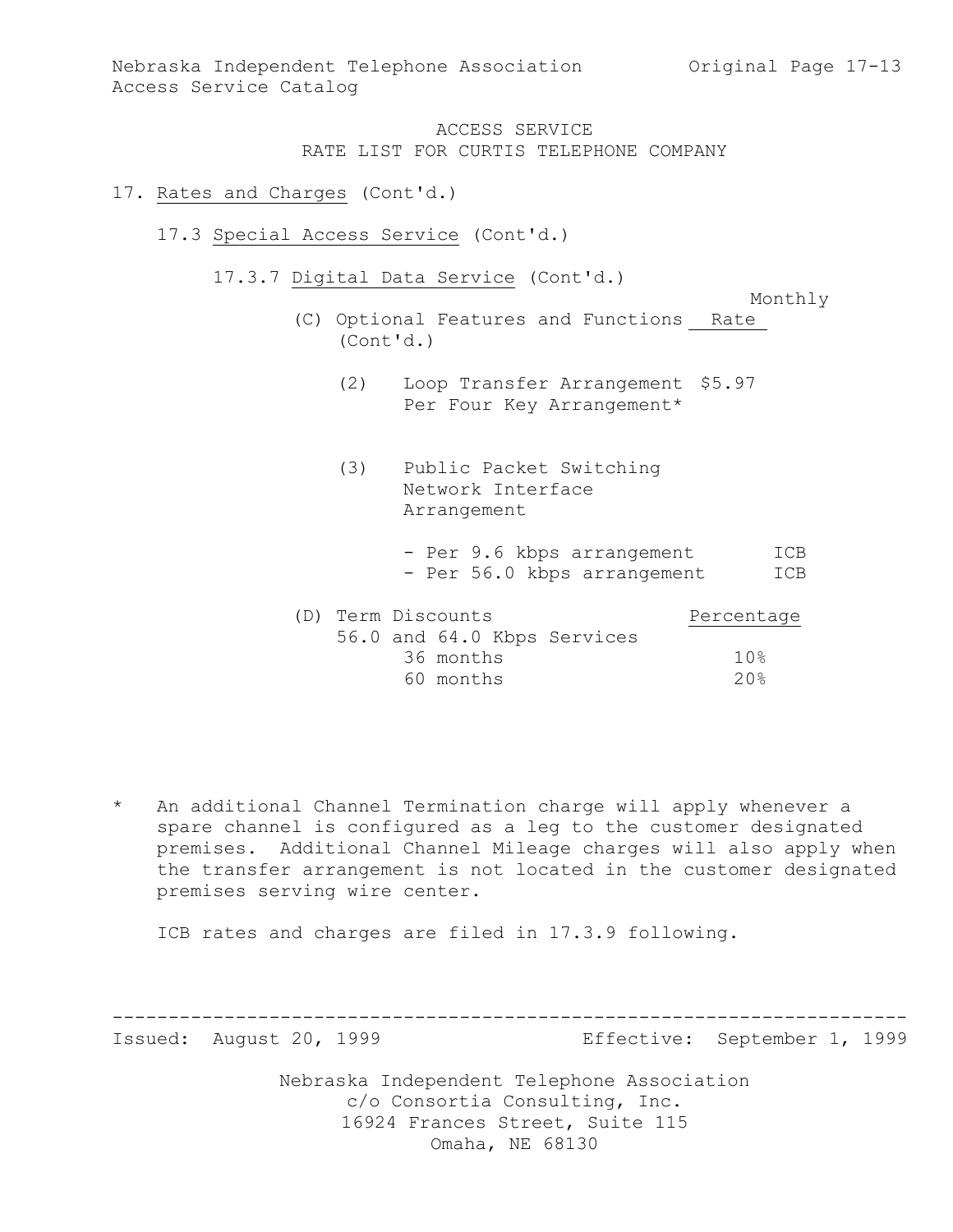| Nebraska Independent Telephone Association<br>Access Service Catalog                                                               |                          |            | Original Page 17-14          |  |  |
|------------------------------------------------------------------------------------------------------------------------------------|--------------------------|------------|------------------------------|--|--|
| ACCESS SERVICE<br>RATE LIST FOR CURTIS TELEPHONE COMPANY                                                                           |                          |            |                              |  |  |
| 17. Rates and Charges (Cont'd.)<br>17.3 Special Access Service (Cont'd.)<br>17.3.8 High Capacity Service                           |                          |            |                              |  |  |
| Regulations concerning High Capacity<br>Service are set forth in 7.10 of<br>NECA TARIFF F.C.C. NO. 5.                              |                          |            |                              |  |  |
|                                                                                                                                    | Rate 1st Ckt. Each Add'l |            | Monthly Nonrecurring Charges |  |  |
| (A) Channel Termination<br>Per Termination                                                                                         |                          |            |                              |  |  |
| $-$ DS1 1.544 Mbps \$61.52 \$327.00 \$327.00<br>$-$ DS1C 3.152 Mbps<br>$-$ DS2 $6.312$ Mbps                                        | ICB<br>ICB               | ICB<br>ICB | ICB<br>ICB                   |  |  |
| - Capacity of 1 DS3 ICB<br>44.736 Mbps Interface<br>Per DS3 Channel<br>Installed                                                   |                          | ICB        | ICB                          |  |  |
| - Capacity of 3 DS3<br>44.736 Mbps Interface<br>Per DS3 Channel<br>Installed                                                       | ICB                      | ICB        | ICB                          |  |  |
| - Capacity of 6 DS3<br>44.736 Mbps Interface<br>Per DS3 Channel<br>Installed                                                       | ICB                      | ICB        | ICB                          |  |  |
| - Capacity of 12 DS3 ICB<br>44.736 Mbps Interface<br>Per DS3 Channel<br>Installed                                                  |                          | ICB        | ICB                          |  |  |
| - DS4 274.176 Mbps                                                                                                                 | ICB                      | ICB        | ICB                          |  |  |
| ICB rates and charges are filed in 17.3.9 following.                                                                               |                          |            |                              |  |  |
| Issued: August 20, 1999                                                                                                            |                          |            | Effective: September 1, 1999 |  |  |
| Nebraska Independent Telephone Association<br>c/o Consortia Consulting, Inc.<br>16924 Frances Street, Suite 115<br>Omaha, NE 68130 |                          |            |                              |  |  |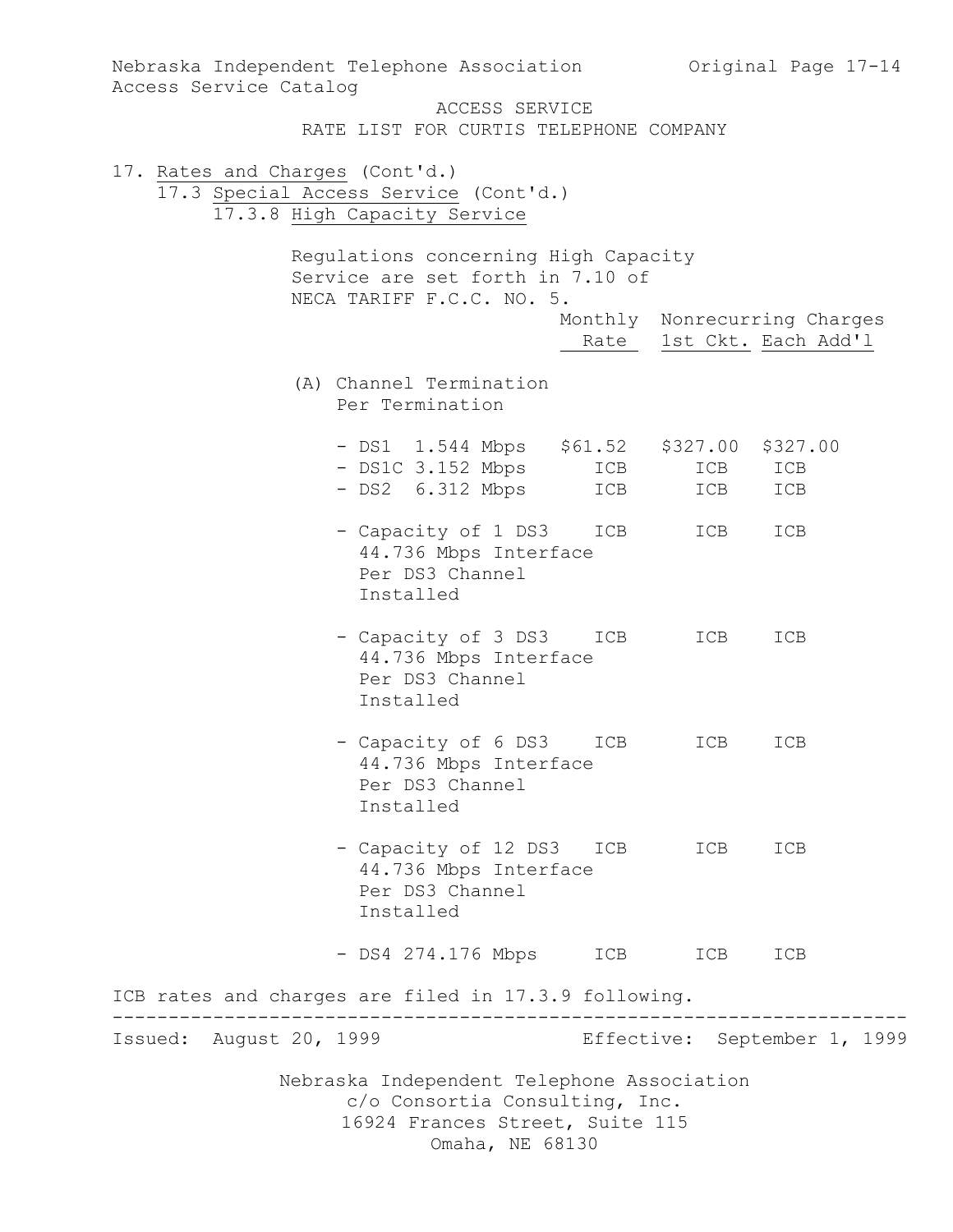| Access Service Catalog                                                   | Nebraska Independent Telephone Association                                   | Original Page 17-15          |  |  |
|--------------------------------------------------------------------------|------------------------------------------------------------------------------|------------------------------|--|--|
|                                                                          | ACCESS SERVICE                                                               |                              |  |  |
|                                                                          | RATE LIST FOR CURTIS TELEPHONE COMPANY                                       |                              |  |  |
| 17. Rates and Charges (Cont'd.)<br>17.3 Special Access Service (Cont'd.) |                                                                              |                              |  |  |
|                                                                          | 17.3.8 High Capacity Service (Cont'd.)                                       |                              |  |  |
|                                                                          | (B) Channel Mileage                                                          | Monthly                      |  |  |
|                                                                          | (1) Channel Mileage Facility<br>Per Mile                                     | Rate                         |  |  |
|                                                                          | $-1.544$ Mbps                                                                | 66.06                        |  |  |
|                                                                          | $-3.152$ Mbps                                                                | ICB                          |  |  |
|                                                                          | $-6.312$ Mbps                                                                | ICB                          |  |  |
|                                                                          | $-44.736$ Mbps                                                               | ICB                          |  |  |
|                                                                          | $-274.176$ Mbps                                                              | ICB                          |  |  |
|                                                                          | (2) Channel Mileage Termination                                              |                              |  |  |
|                                                                          | Per Termination                                                              |                              |  |  |
|                                                                          | $-1.544$ Mbps                                                                | 319.10                       |  |  |
|                                                                          | $-3.152$ Mbps                                                                | ICB                          |  |  |
|                                                                          | $-6.312$ Mbps                                                                | ICB                          |  |  |
|                                                                          | $-44.736$ Mbps                                                               | ICB                          |  |  |
|                                                                          | $-274.176$ Mbps                                                              | ICB                          |  |  |
|                                                                          | (C) Term Discounts                                                           | Percentage                   |  |  |
|                                                                          | DS1 and DS3 Services                                                         |                              |  |  |
|                                                                          | 36 months                                                                    | 10%                          |  |  |
|                                                                          | 60 months                                                                    | 20%                          |  |  |
|                                                                          | (D) Optional Features and Functions Monthly Rate                             |                              |  |  |
|                                                                          | (1) Multiplexing, per arrangement                                            |                              |  |  |
|                                                                          | DS4 to DS1                                                                   | ICB                          |  |  |
|                                                                          | DS3 to DS1                                                                   | ICB                          |  |  |
|                                                                          | DS2 to DS1                                                                   | ICB                          |  |  |
|                                                                          | DS1C to DS1                                                                  | ICB                          |  |  |
|                                                                          | DS1 to Voice**                                                               | \$196.53                     |  |  |
| $\star\star$<br>Service.                                                 | A channel of this DS1 to the Hub can be used for Digital Data                |                              |  |  |
| Issued: August 20, 1999                                                  |                                                                              | Effective: September 1, 1999 |  |  |
|                                                                          |                                                                              |                              |  |  |
|                                                                          | Nebraska Independent Telephone Association<br>c/o Consortia Consulting, Inc. |                              |  |  |
|                                                                          | 16924 Frances Street, Suite 115                                              |                              |  |  |
| Omaha, NE 68130                                                          |                                                                              |                              |  |  |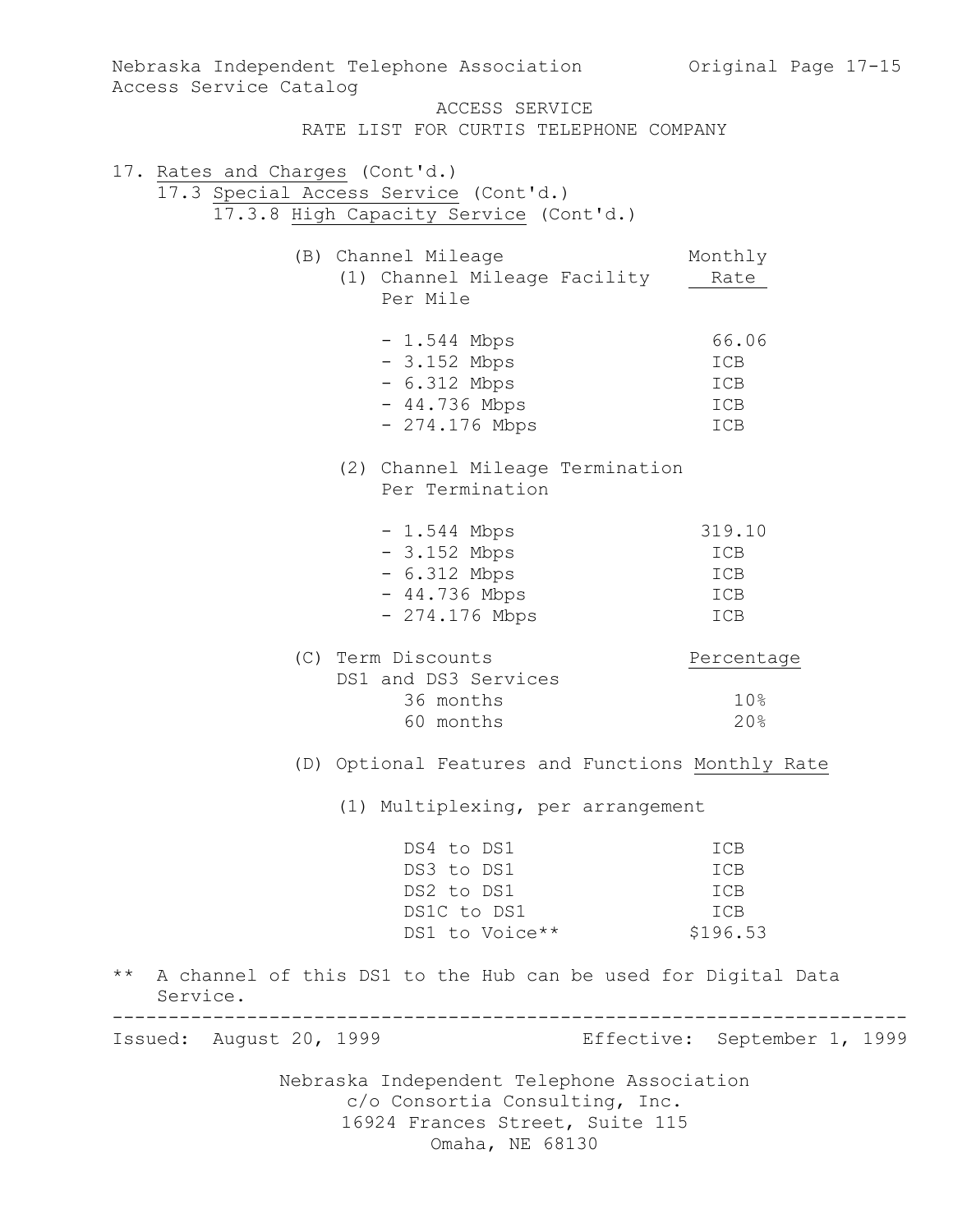Nebraska Independent Telephone Association c/o Consortia Consulting, Inc. 16924 Frances Street, Suite 115 Omaha, NE 68130 Nebraska Independent Telephone Association Original Page 17-16 Access Service Catalog ACCESS SERVICE RATE LIST FOR CURTIS TELEPHONE COMPANY 17. Rates and Charges (Cont'd.) 17.3 Special Access Service (Cont'd.) 17.3.8 High Capacity Service (Cont'd.) (D) Optional Features and Functions Monthly Rate (Cont'd.) (1) Multiplexing, per arrangement (Cont'd.) DS1 to DS0 \$198.38 DS0 to Subrates -Up to 20 2.4 kbps services 301.92 -Up to 10 4.8 kbps services 185.32 -Up to 5 9.6 kbps services 161.92 (2) Automatic Loop Transfer Per Arrangement\* \$389.24 (3) Transfer Arrangement (key activated or dial-up\*\*) Per four port arrangement including control channel termination\*\*\* \$165.42 (E) Reserved for future use. (F) Clear Channel Capability - Per 1.544 Mbps transmission path None \* An additional Channel Termination charge will apply whenever the spare line is provided as a leg to the customer designated premises (CDP). \*\* The dial-up option requires the customer to purchase the Controller Arrangement from 13.3.4, as described in NECA TARIFF F.C.C. NO. 5. \*\*\* An additional Channel Termination charge will apply whenever a spare channel is configured as a leg to the CDP. Additional channel mileage charges will also apply when the transfer arrangement is not located in the CDP serving wire center. ----------------------------------------------------------------------- Effective: September 1, 1999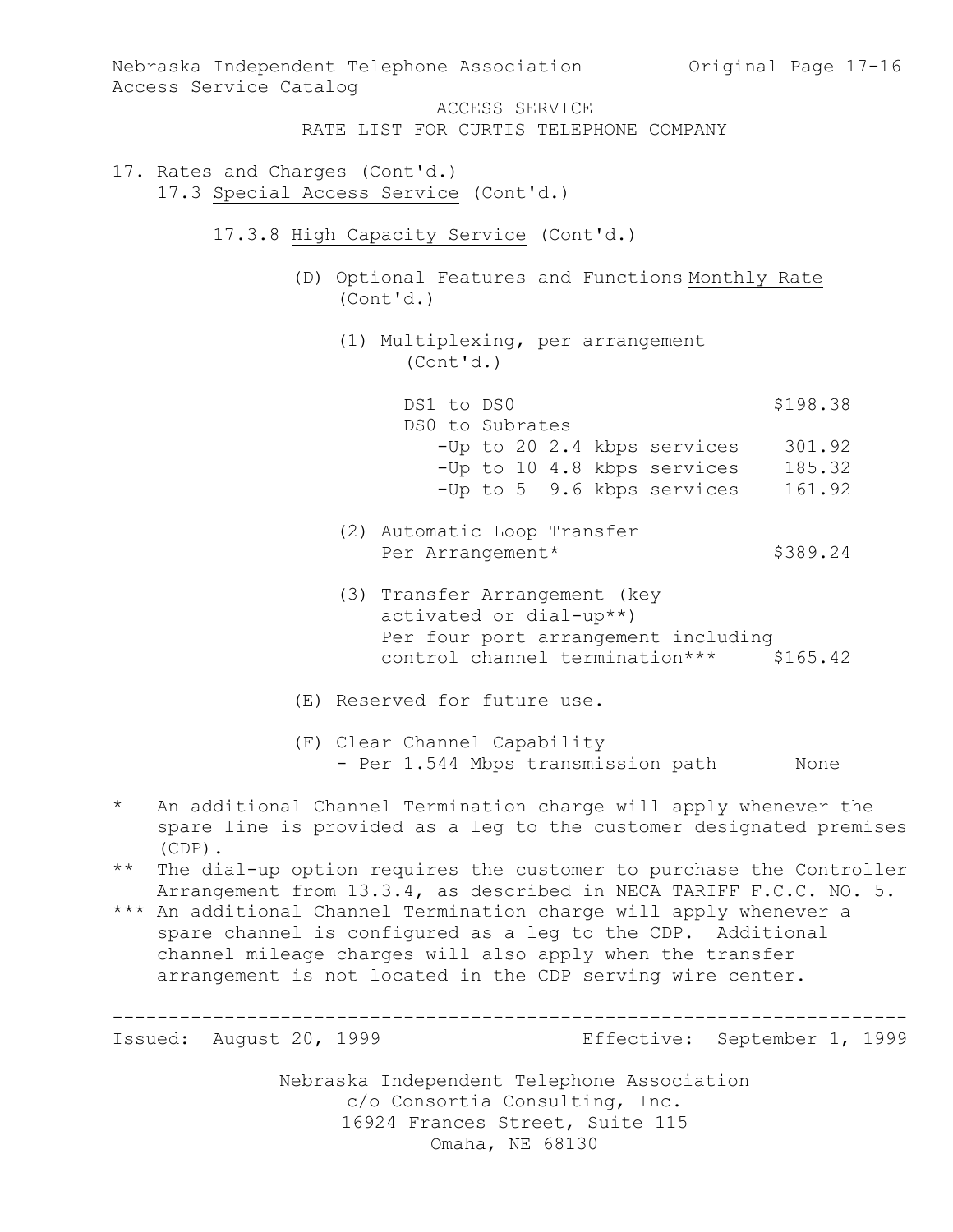### 17. Rates and Charges (Cont'd.)

## 17.3 Special Access Service (Cont'd.)

# 17.3.9 Individual Case Filings

Reserved for future use.

Nebraska Independent Telephone Association ----------------------------------------------------------------------- Effective: September 1, 1999

c/o Consortia Consulting, Inc. 16924 Frances Street, Suite 115 Omaha, NE 68130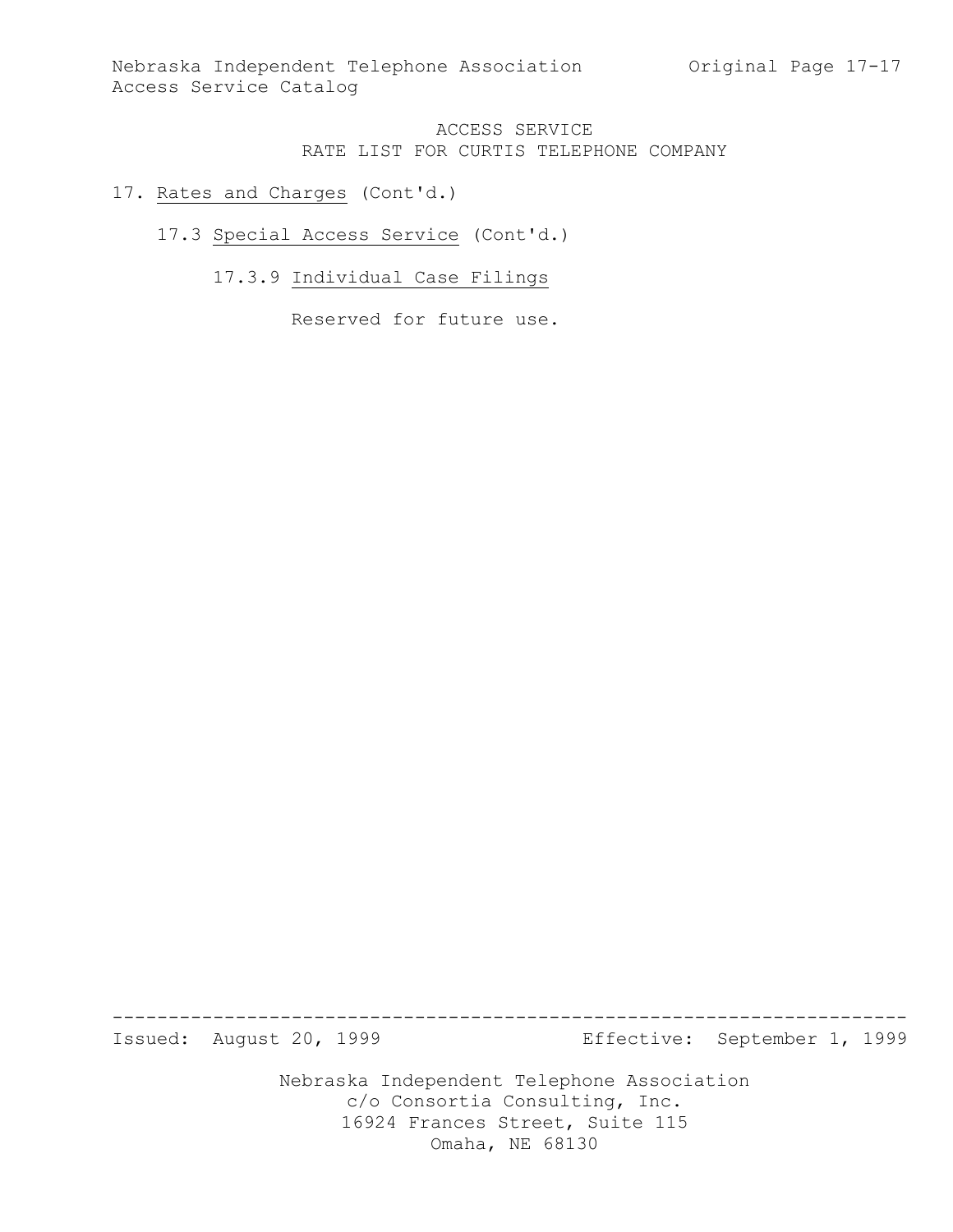#### 17. Rates and Charges (Cont'd.)

- 17.3 Special Access Service (Cont'd.)
	- 17.3.10 Optional Rate Plan Availability

The Term Discount Plan, as described in Section 7.2.8, is available where billing capability exists.

| 17.3.11 |     | Internet to K-12 Schools                                                                    | Monthly Nonrecurring<br>Charges<br>Rate |  |
|---------|-----|---------------------------------------------------------------------------------------------|-----------------------------------------|--|
|         | (A) | Channel Termination<br>Per Termination                                                      | $$22.50$ $$50.00$                       |  |
|         | (B) | Channel Mileage                                                                             | Monthly Rate                            |  |
|         |     | (1) Channel Mileage<br>Facility, per<br>airline mile<br>(2) Channel Mileage<br>Termination, | \$0.25                                  |  |
|         |     | per termination                                                                             | \$2.50                                  |  |

----------------------------------------------------------------------- Effective: September 1, 1999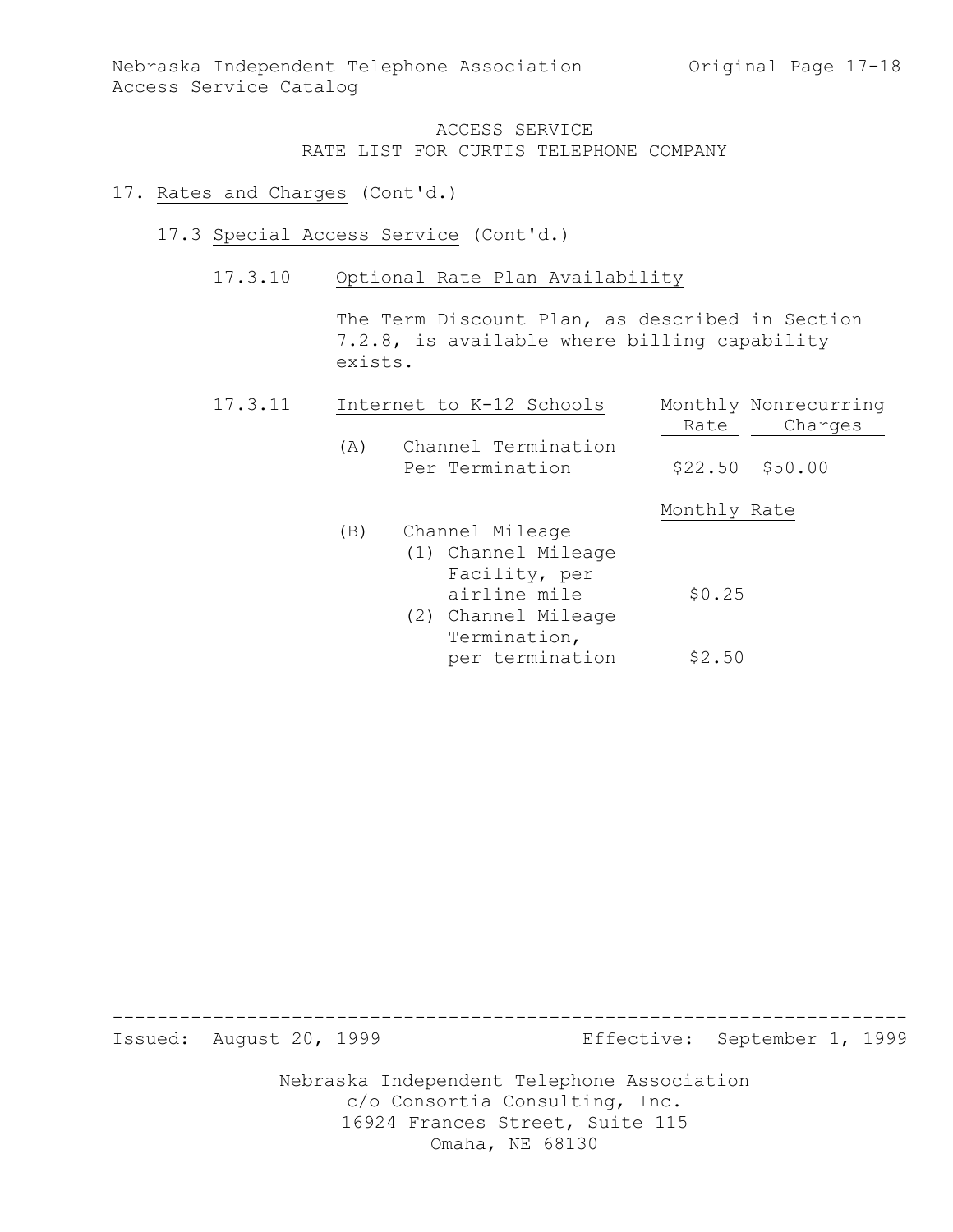Nebraska Independent Telephone Association (Original Page 17-19) Access Service Catalog ACCESS SERVICE RATE LIST FOR CURTIS TELEPHONE COMPANY 17. Rates and Charges (Cont'd.) 17.4 Other Services 17.4.1 Access Ordering Charge (A) Access Order Charge Per Order  $$104.00$ (B) Service Date Change Charge A Service Date Change Charge will apply, on a per order per occurrence basis, for each service date changed. The Access Order Charge as specified in 17.4.1(A) preceding does not apply. -Service Date Change Charge Per Order  $\frac{1}{2}$  34.00 (C) Design Change Charge The Design Change Charge will apply on a per order per occurrence basis, for each order requiring design change. -Design Change Charge Per Order  $$34.00$ (D) Miscellaneous Service Order Charge Per Occurrence  $\frac{1}{5}$  34.00 17.4.2 Additional Engineering Each Half Hour or<br>Fraction Thereof Additional Engineering Periods (A) Basic Time per engineer, normally scheduled working hours \$19.91

----------------------------------------------------------------------- Effective: September 1, 1999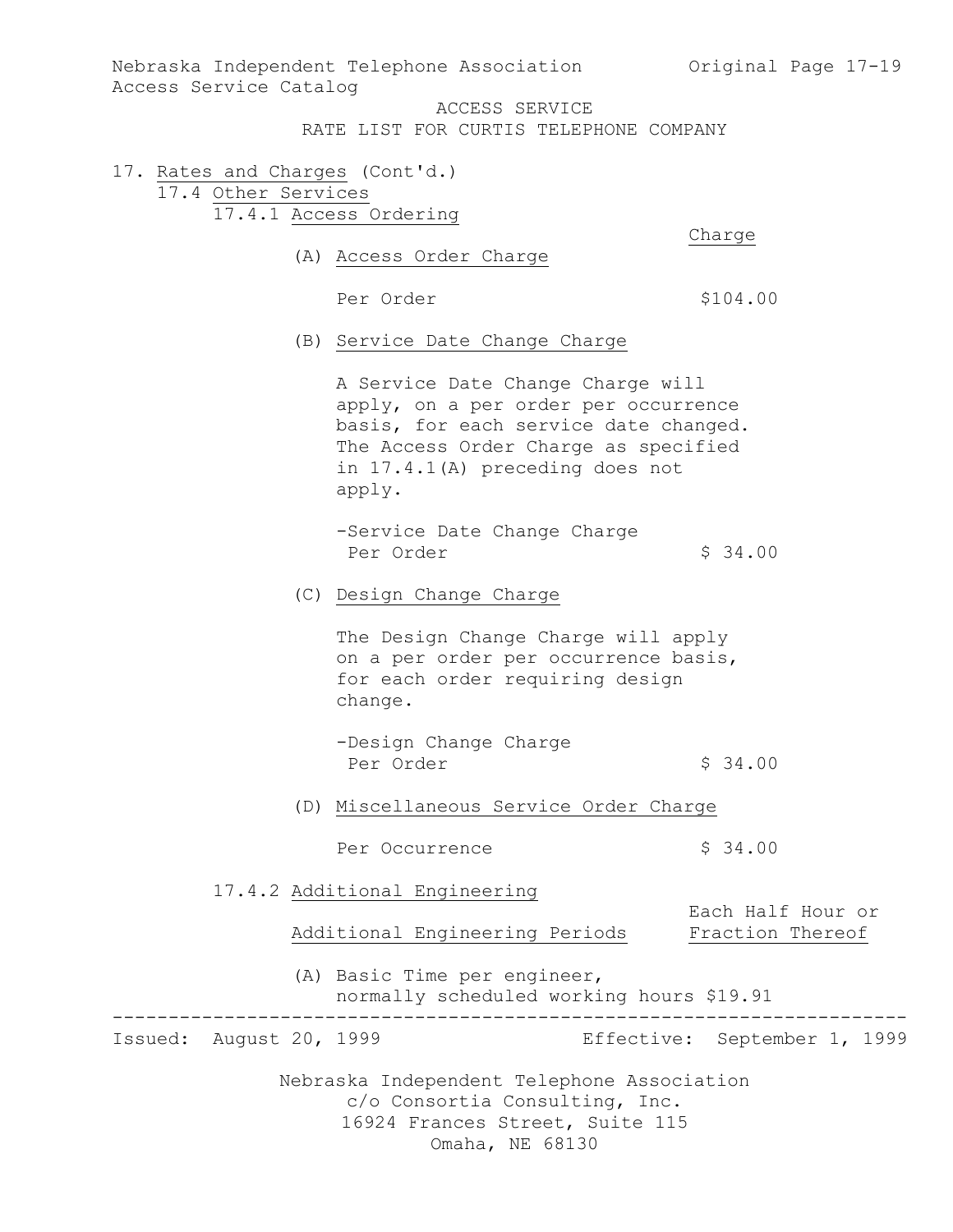| Access Service Catalog                                           | Nebraska Independent Telephone Association 60 Original Page 17-20                                                                                                                     |                                       |
|------------------------------------------------------------------|---------------------------------------------------------------------------------------------------------------------------------------------------------------------------------------|---------------------------------------|
|                                                                  | ACCESS SERVICE<br>RATE LIST FOR CURTIS TELEPHONE COMPANY                                                                                                                              |                                       |
| 17. Rates and Charges (Cont'd.)<br>17.4 Other Services (Cont'd.) | 17.4.2 Additional Engineering (Cont'd.)                                                                                                                                               |                                       |
|                                                                  | Additional Engineering Periods<br>(Cont'd.)                                                                                                                                           | Each Half Hour or<br>Fraction Thereof |
|                                                                  | (B) Overtime per engineer, outside<br>of normally scheduled working<br>hours                                                                                                          | \$29.86                               |
|                                                                  | (C) Premium Time, outside of<br>scheduled work day, per<br>engineer                                                                                                                   | \$39.82                               |
|                                                                  | 17.4.3 Additional Labor<br>Additional Labor Periods                                                                                                                                   |                                       |
|                                                                  | (A) Installation or Repair                                                                                                                                                            |                                       |
|                                                                  | - Overtime, outside of normally<br>scheduled working hours on a<br>scheduled workday<br>Per Technician*<br>- Premium Time, outside of<br>scheduled work day                           | \$28.12                               |
|                                                                  | Per Technician*                                                                                                                                                                       | \$37.49                               |
|                                                                  | (B) Stand by                                                                                                                                                                          |                                       |
|                                                                  | - Basic time, normally scheduled<br>working hours<br>Per Technician<br>- Overtime, outside of normally<br>scheduled working hours on a<br>scheduled work day                          | \$18.93                               |
| $\star$                                                          | Per Technician*<br>A call out of a Telephone Company employee at a time not<br>consecutive with the employee's scheduled work period is subject to<br>a minimum charge of four hours. | \$28.39                               |
| Issued: August 20, 1999                                          |                                                                                                                                                                                       | Effective: September 1, 1999          |
|                                                                  | Nebraska Independent Telephone Association<br>c/o Consortia Consulting, Inc.<br>16924 Frances Street, Suite 115<br>Omaha, NE 68130                                                    |                                       |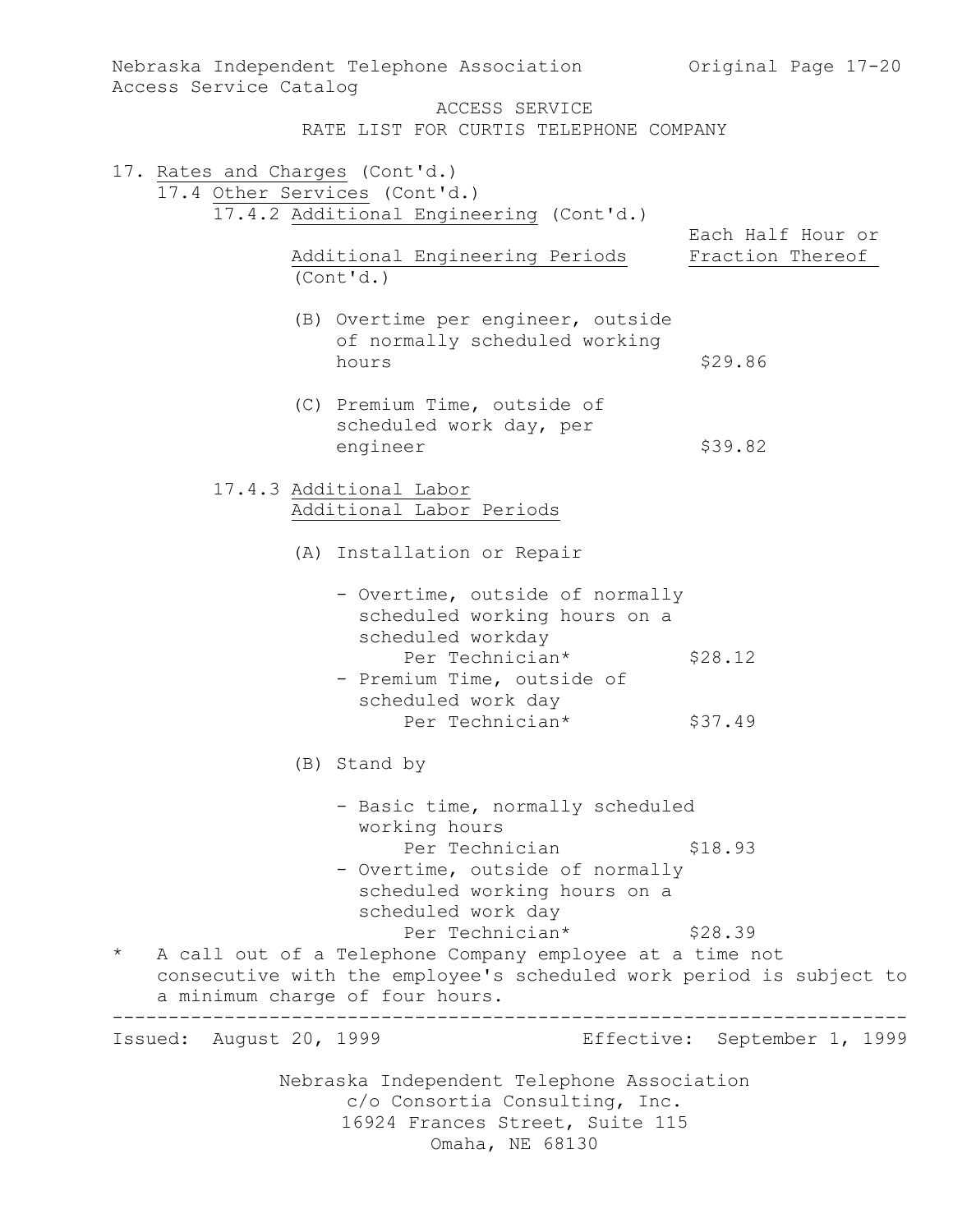| Access Service Catalog                                           | Nebraska Independent Telephone Association<br>ACCESS SERVICE<br>RATE LIST FOR CURTIS TELEPHONE COMPANY                                                                               | Original Page 17-21                              |                                     |
|------------------------------------------------------------------|--------------------------------------------------------------------------------------------------------------------------------------------------------------------------------------|--------------------------------------------------|-------------------------------------|
| 17. Rates and Charges (Cont'd.)<br>17.4 Other Services (Cont'd.) |                                                                                                                                                                                      |                                                  |                                     |
|                                                                  | 17.4.3 Additional Labor (Cont'd.)                                                                                                                                                    | Each Half Hour or<br>Fraction Thereof            |                                     |
|                                                                  | Additional Labor Periods (Cont'd.)                                                                                                                                                   |                                                  |                                     |
|                                                                  | (B) Stand by (Cont'd.)                                                                                                                                                               |                                                  |                                     |
|                                                                  | - Premium Time, outside of<br>scheduled work day<br>Per Technician*                                                                                                                  | \$37.85                                          |                                     |
|                                                                  |                                                                                                                                                                                      | Each Half Hour or<br>Fraction Thereof            |                                     |
|                                                                  |                                                                                                                                                                                      | Installation<br>and Repair tenance<br>Technician | Central<br>Office<br>Main-<br>Tech. |
|                                                                  | (C) Testing and Maintenance with<br>other Telephone Companies, or<br>Other Labor<br>- Basic Time per technician,<br>normally scheduled working<br>hours<br>- Overtime per technician | \$18.75                                          | \$19.67                             |
|                                                                  | outside of normally<br>scheduled working hours on<br>a work day*<br>- Premium Time per technician,<br>outside of scheduled work                                                      | \$28.12                                          | \$29.50                             |
| $\star$<br>a minimum charge of four hours.                       | $day*$<br>A call out of a Telephone Company employee at a time not<br>consecutive with the employee's scheduled work period is subject to                                            | \$37.49 \$39.33                                  |                                     |
| Issued: August 20, 1999                                          |                                                                                                                                                                                      | Effective: September 1, 1999                     |                                     |
|                                                                  | Nebraska Independent Telephone Association<br>c/o Consortia Consulting, Inc.<br>16924 Frances Street, Suite 115<br>Omaha, NE 68130                                                   |                                                  |                                     |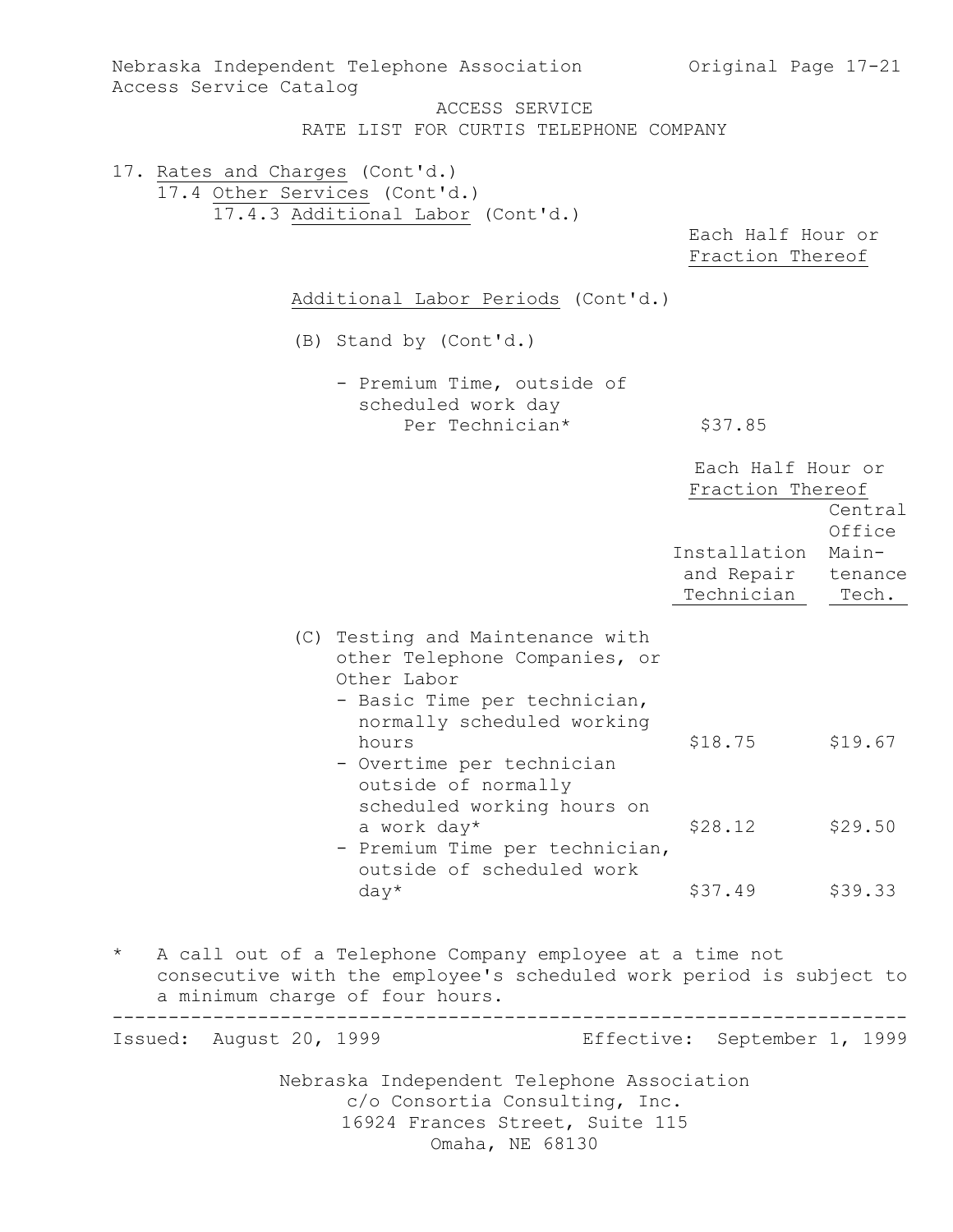Nebraska Independent Telephone Association (Original Page 17-22) Access Service Catalog ACCESS SERVICE

RATE LIST FOR CURTIS TELEPHONE COMPANY

- 17. Rates and Charges (Cont'd.) 17.4 Other Services (Cont'd.) 17.4.4 Miscellaneous Services
	- (A) Additional Cooperative Acceptance Testing-Switched Access
		- Testing Periods

Each Half Hour or

Basic Time, Overtime\* and Premium Time\* See the rates

for Additional Labor as set forth in 17.4.3(C) preceding.

(B) Additional Automatic Testing - Switched Access

|                    | Additional Tests To First | Per Test Per      |
|--------------------|---------------------------|-------------------|
| Point of Switching |                           | Transmission Path |

| Gain-Slope Tests         | \$2.89 |
|--------------------------|--------|
| C-Notched Noise Tests    | \$2.89 |
| $1004$ Hz Loss**         | \$2.89 |
| C-Message Noise**        | \$2.89 |
| Balance (return loss) ** | \$2.89 |

- \* A call out of a Telephone Company employee at a time not consecutive with the employee's scheduled work period is subject to a minimum charge of four hours.
- \*\* The 1004 Hz, C-Message Noise and Balance tests are non-chargeable routine tests; however, they may be requested on an as needed or more than routine scheduled basis, in which cases the charges herein apply. See NECA TARIFF F.C.C. NO. 5, 13.3.1(A)(2).

----------------------------------------------------------------------- Effective: September 1, 1999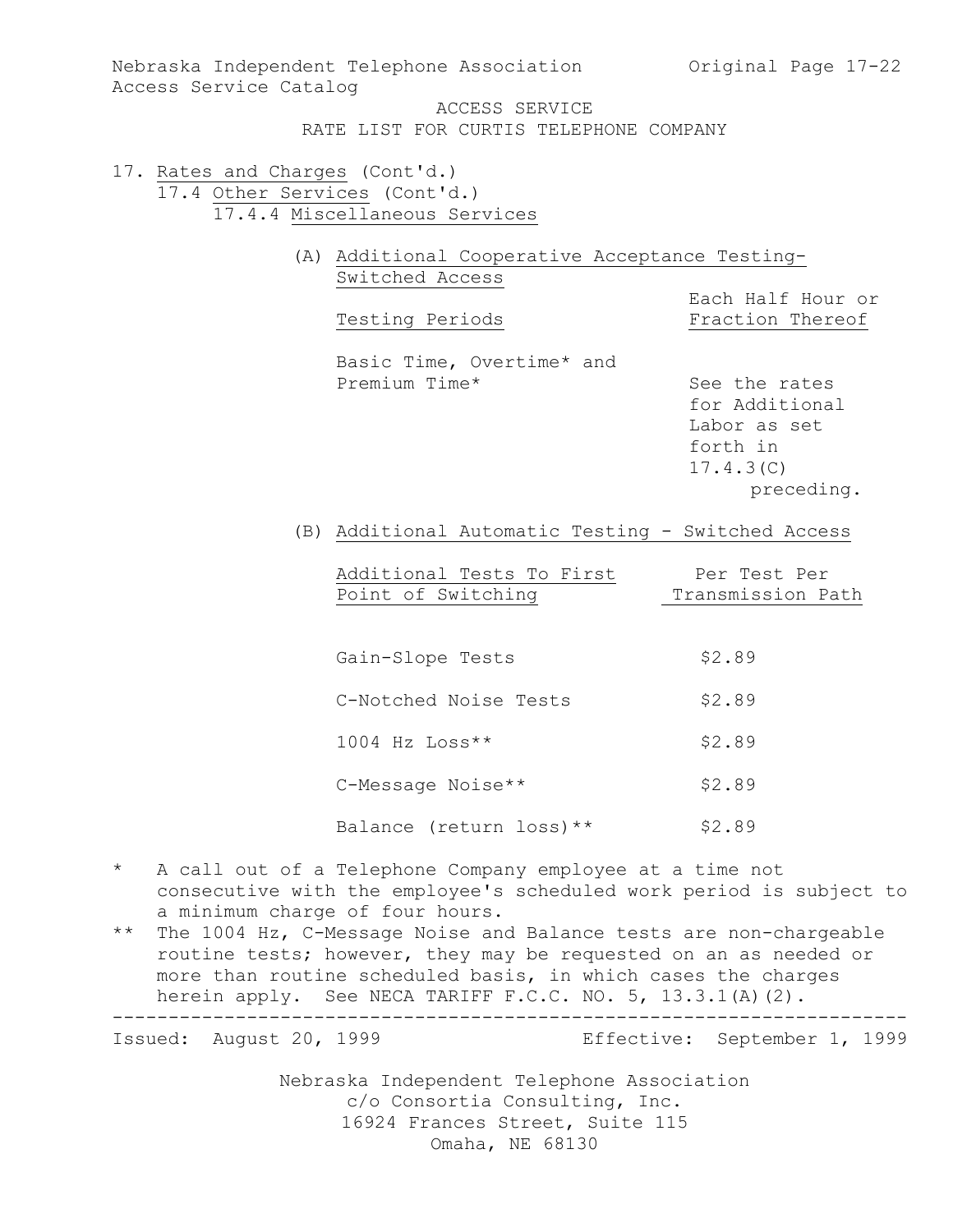| Access Service Catalog                                           | Nebraska Independent Telephone Association                                                                                                                         | Original Page 17-23                                                                                                             |  |
|------------------------------------------------------------------|--------------------------------------------------------------------------------------------------------------------------------------------------------------------|---------------------------------------------------------------------------------------------------------------------------------|--|
|                                                                  | ACCESS SERVICE                                                                                                                                                     |                                                                                                                                 |  |
|                                                                  | RATE LIST FOR CURTIS TELEPHONE COMPANY                                                                                                                             |                                                                                                                                 |  |
| 17. Rates and Charges (Cont'd.)<br>17.4 Other Services (Cont'd.) | 17.4.4 Miscellaneous Services (Cont'd.)                                                                                                                            |                                                                                                                                 |  |
|                                                                  | (C) Additional Manual Testing - Switched Access<br>Additional Tests To First Point of Switching                                                                    |                                                                                                                                 |  |
|                                                                  | Gain-Slope, C-Notched Noise See the rates<br>and any other agreed to<br>tests<br>Per Technician                                                                    | Each half Hour Or<br>Fraction Thereof<br>for Additional<br>Labor, as set<br>forth in<br>17.4.3(C)<br>preceding.                 |  |
|                                                                  | (D) Additional Cooperative Acceptance Testing -                                                                                                                    |                                                                                                                                 |  |
|                                                                  | Special Access<br>Testing Periods<br>Basic Time, Overtime*<br>and Premium Time*                                                                                    | Each Half Hour Or<br>Fraction Thereof<br>See the rates<br>for Additional<br>Labor as set<br>forth in<br>17.4.3(C)<br>preceding. |  |
|                                                                  | (E) Additional Manual Testing -<br>Special Access                                                                                                                  |                                                                                                                                 |  |
|                                                                  | Testing Periods<br>Basic Time, Overtime*<br>and Premium Time*                                                                                                      | Each Half Hour Or<br>Fraction Thereof<br>See the rates<br>for Additional<br>Labor as set<br>forth in<br>17.4.3(C)<br>preceding. |  |
| $\star$                                                          | A call out of a Telephone Company employee at a time not<br>consecutive with the employee's scheduled work period is subject to<br>a minimum charge of four hours. |                                                                                                                                 |  |
| Issued: August 20, 1999                                          |                                                                                                                                                                    | Effective: September 1, 1999                                                                                                    |  |
|                                                                  | Nebraska Independent Telephone Association<br>c/o Consortia Consulting, Inc.<br>16924 Frances Street, Suite 115<br>Omaha, NE 68130                                 |                                                                                                                                 |  |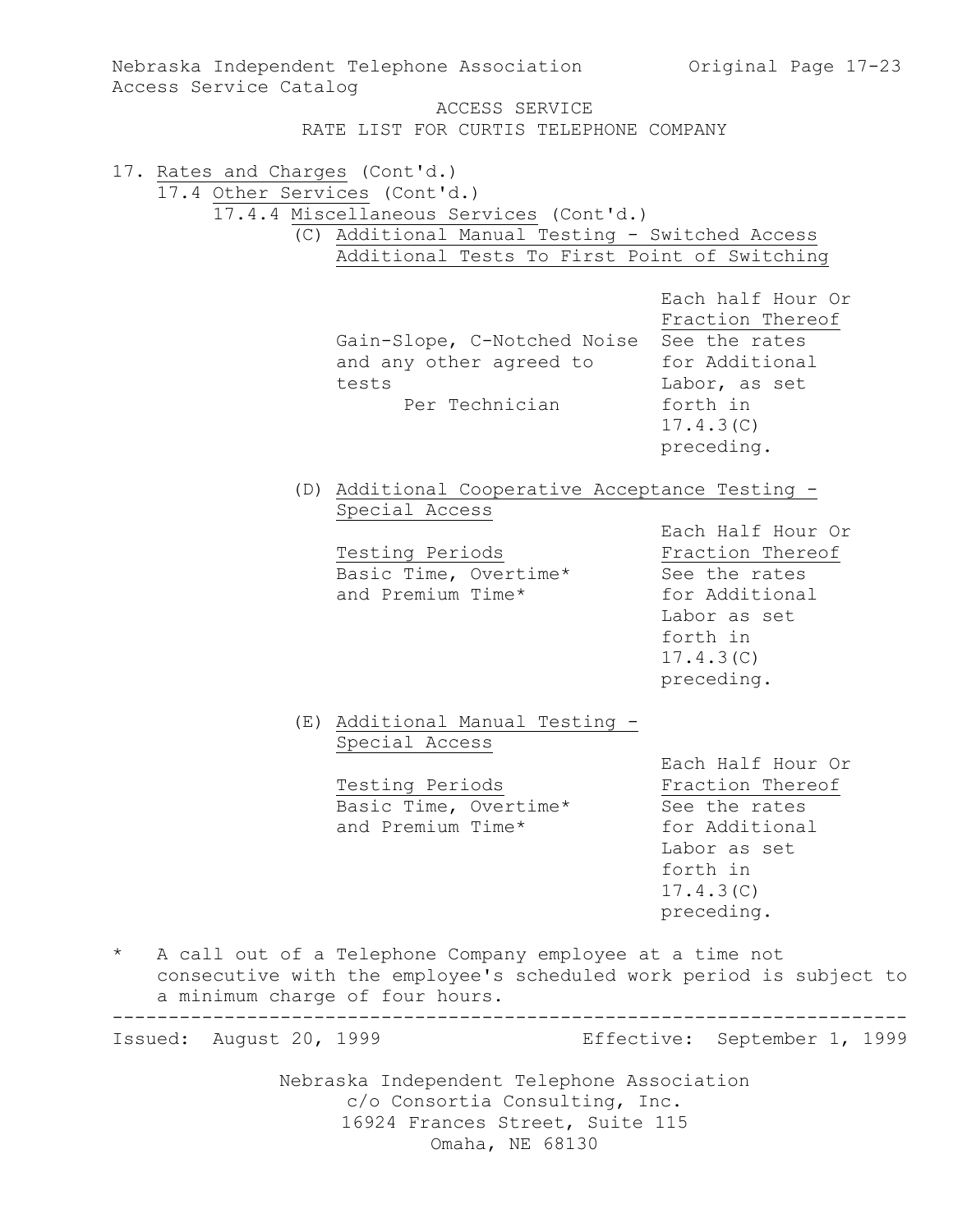Nebraska Independent Telephone Association (Original Page 17-24) Access Service Catalog

## ACCESS SERVICE RATE LIST FOR CURTIS TELEPHONE COMPANY

- 17. Rates and Charges (Cont'd.)
	- 17.4 Other Services (Cont'd.)
		- 17.4.4 Miscellaneous Services (Cont'd.)

### (F) Maintenance of Service

| Maintenance of<br>Service Periods          | Each Half Hour<br>Or Fraction<br>Thereof                                               |  |
|--------------------------------------------|----------------------------------------------------------------------------------------|--|
| Basic Time, Overtime*<br>and Premium Time* | See the rates<br>for Additional<br>Labor as set<br>forth in<br>17.4.3(C)<br>preceding. |  |
| Reserved for future use.<br>(G)            |                                                                                        |  |

(H) Reserved for future use.

(I) Reserved for future use.

\* A call out of a Telephone Company employee at a time not consecutive with the employee's scheduled work period is subject to a minimum charge of four hours.

Nebraska Independent Telephone Association c/o Consortia Consulting, Inc. 16924 Frances Street, Suite 115 ----------------------------------------------------------------------- Effective: September 1, 1999